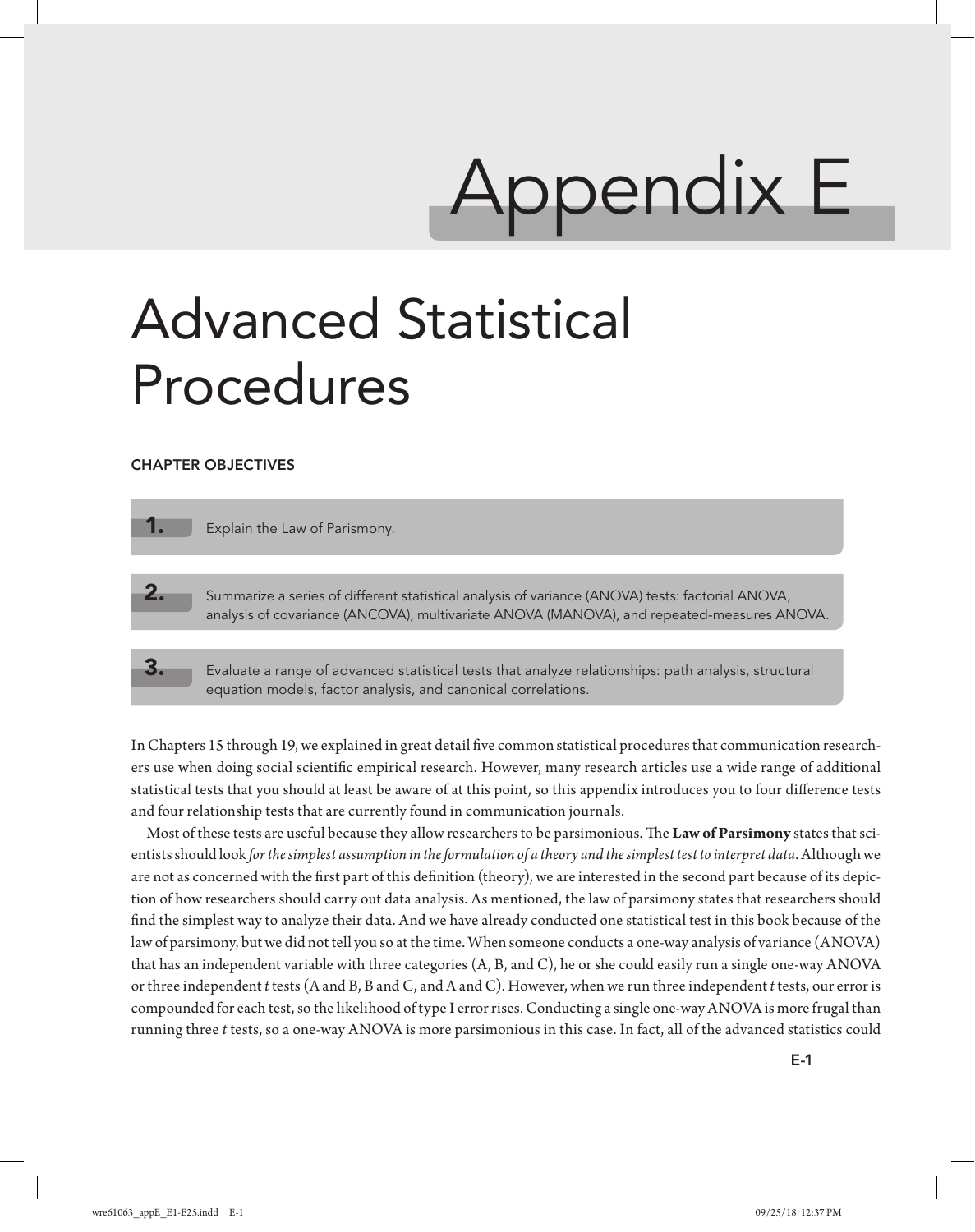be determined using the tests previously described in this text, but the tests described in this appendix are more parsimonious. Additionally, these advanced tests generally perform computations that the less parsimonious tests would not be able to compute, so we are able to ask more advanced questions about our data using a single test.

This appendix is not going to provide you with computer printouts or make you compute things by hand. To learn more about how to run these tests in Statistical Package for the Social Sciences (SPSS), we encourage you to read Mertler and Vannatta (2005), and to see how many of these tests are calculated by hand, please read Bruning and Kintz (1997).

# DIFFERENCE TESTS

In this section, we examine four difference tests: factorial ANOVA, analysis of covariance (ANCOVA), multivariate ANOVA (MANOVA), and repeated-measures ANOVA.

#### Factorial Anova

#### EXAMPLE

Suppose that you wanted to find out whether there were differences between males and females and differences between political affiliations (Democrat, Republican, other, and not registered to vote) on college students' attitudes toward college. We could run two one-way ANOVAs to answer this question using both sex and political affiliations as separate independent variables (remember that in a one-way ANOVA the independent variable is always a nominal variable) looking for differences in the dependent variable (college students' attitudes toward college). (This example is based on the dataset found on the textbook's website at https://oup-arc.com/wrench.)

Unfortunately, one thing we know about statistics is that the more statistical tests a researcher runs to answer a question, the greater the chance that he or she will run into type I error. Running the two one-way ANOVAs is not considered parsimonious for this specific example. In statistics, we want the most frugal and simple (parsimonious) way to answer a single research question. For example, why run three linear regressions when one multiple linear regression will do the same thing? The same thing is true in this example as well. There is no need to run two separate one-way ANOVAs ("sex with attitude toward college" and "political affiliation with attitude toward college"). Instead, we run what is called a two-way or factorial ANOVA.

#### EXPLANATION

When we originally talked about one-way ANOVAs, we mentioned that the independent variable is called a factor, so in a **factorial ANOVA**, you are simply dealing with more than one factor. In the example here, we have two levels in the first factor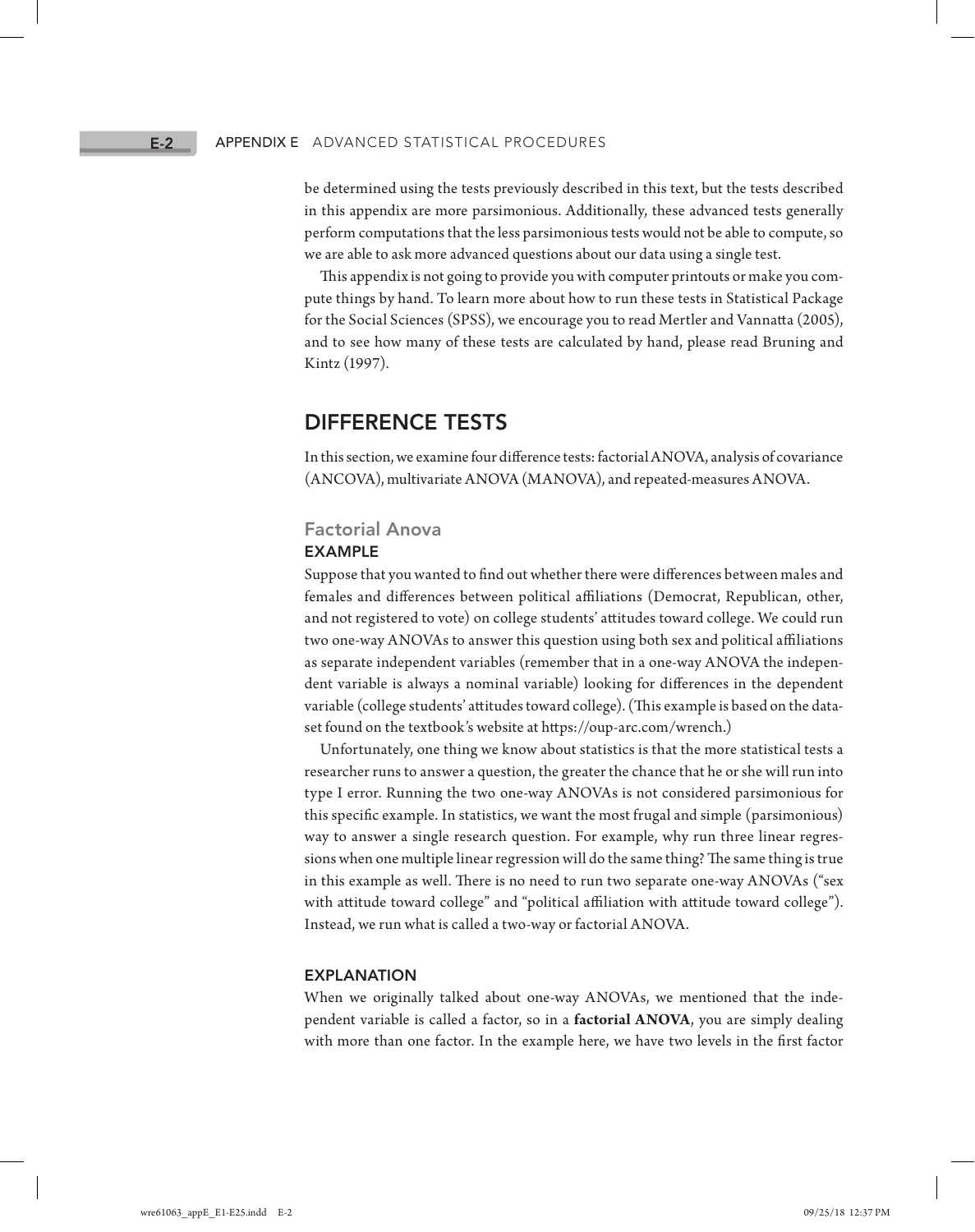(male and female) and four levels in the second factor (Democrat, Republican, other, and not registered to vote). This design then would be considered a  $2 \times 4$  factorial ANOVA.

In a factorial ANOVA, there are two types of difference tests. The first type of difference test is called **main effects** because they look for differences between each of the nominal independent variable's categories separately. In our example, the first difference computed in the factorial ANOVA looks at the first independent variable (female vs. male) and the dependent variable (attitude toward college). The second difference computed in the factorial ANOVA looks for differences among the categories in the second independent variable (Democrat, Republican, other, and not registered to vote) and the dependent variable (attitude toward college).

The third difference test examined in a two-way ANOVA is called an **interaction effect** because it is looking for differences in the combination of the two factors. In the example here, the interaction test looks for differences between all the following eight groups  $(2 \times 4 = 8)$ : male Democrat, male Republican, male other, male not registered to vote, female Democrat, female Republican, female other, and female not registered to vote. So not only is a factorial ANOVA more parsimonious, but also it gives you a second type of difference test that cannot be done by simple one-way ANOVAs. You could even throw another factor into this study if you so desired, such as geographical location (north, south, east, or west), and get a  $2 \times 4 \times 4$  design. In this case, you would end up with 32 comparisons being examined by the single interaction test and three main effect tests being reported by the factorial ANOVA test.

#### APA WRITE-UP

Now that we have explained what a factorial ANOVA is, let's see how the American Psychological Association (APA) write-up of a factorial ANOVA would appear in a journal:

A 2 × 4 ANOVA was conducted to evaluate the effects of biological sex (male and female) and political affiliation (Democrat, Republican, other, and not registered to vote) on college students' attitudes toward college. The means and standard deviations can be seen in Figure E.1. The ANOVA indicated a significant main effect for sex with attitude toward college: *F*(1, 304) = 4.45, *p* = 0.04; did not indicate a significant main effect for political affiliation with attitude toward college: *F*(3, 304) = 0.201, *p* = 0.90; and did not indicate an interaction effect for sex by political affiliation with attitude toward college: *F*(3, 304) = 0.144, *p* = 0.94. The biological sex main effect indicated that females have more positive attitudes toward college than males.

#### **DISCUSSION**

In this APA write-up, we see three separate *F* tests reported in the one factorial ANOVA conducted to analyze this research question: two main effects tests and one interaction test. One of the main effect tests was significant, indicating that females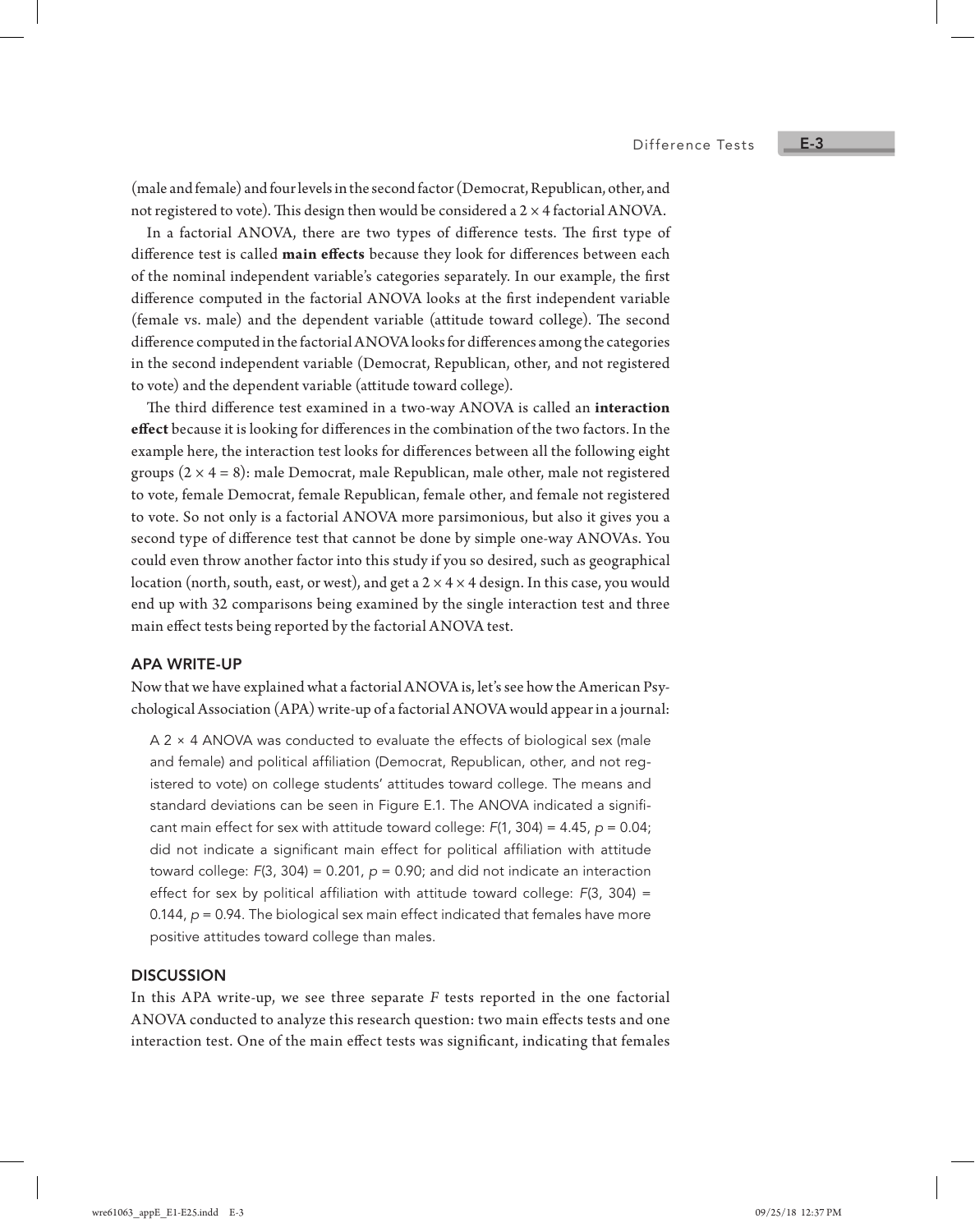| <b>Biological Sex</b> | <b>Political Affiliation</b> | Mean  | <b>SD</b> |
|-----------------------|------------------------------|-------|-----------|
| Male                  | Democrat                     | 35.86 | 6.19      |
|                       | Republican                   | 35.17 | 6.51      |
|                       | Other                        | 36.37 | 6.10      |
|                       | Not Registered to Vote       | 34.46 | 6.02      |
|                       | Total                        | 35.52 | 6.29      |
| Female                | Democrat                     | 37.78 | 5.19      |
|                       | Republican                   | 37.57 | 5.89      |
|                       | Other                        | 37.45 | 5.07      |
|                       | Not Registered to Vote       | 37.50 | 7.48      |
|                       | Total                        | 37.65 | 5.54      |

reported having more positive attitudes toward college than males do. The other main effect test indicated that people in the four political affiliations (Democrat, Republic, other, and not registered to vote) did not differ in their attitudes toward college. Finally, we found that there were no statistical differences between the eight combined groups (male Democrat, male Republican, male other, male not registered to vote, female Democrat, female Republican, female other, and female not registered to vote) and their attitudes toward college. Female Republicans did not differ from males not registered to vote and so on. Overall, the factorial ANOVA allows researchers to answer more complex questions than could be accomplished using a simple one-way ANOVA.

## Analysis of Covariance EXAMPLE

Suppose you want to determine whether males and females differ in their level of communication apprehension (CA). You have a group of college students fill out the Personal Report of Communication Apprehension–24 (PRCA-24). However, you understand that there is a strong negative relationship between an individual's CA and her or his willingness to communicate (WTC). You want to see whether WTC is a confounding variable when determining whether females and males have different levels of CA. (This example is based on the dataset found on the textbook's website.)

#### EXPLANATION

The **analysis of covariance (ANCOVA)** extends the one-way ANOVA discussed in Chapter 17. Simply put, a **covariate** is a variable related to the dependent variable that can cause the participants' scores on the dependent variable to be skewed or altered, so the ANCOVA readjusts the dependent variable scores to prevent this skewing from occurring. More specifically, a researcher may opt to use an ANCOVA for two reasons.

FIGURE E.1 **Factorial ANOVA Means and SDs**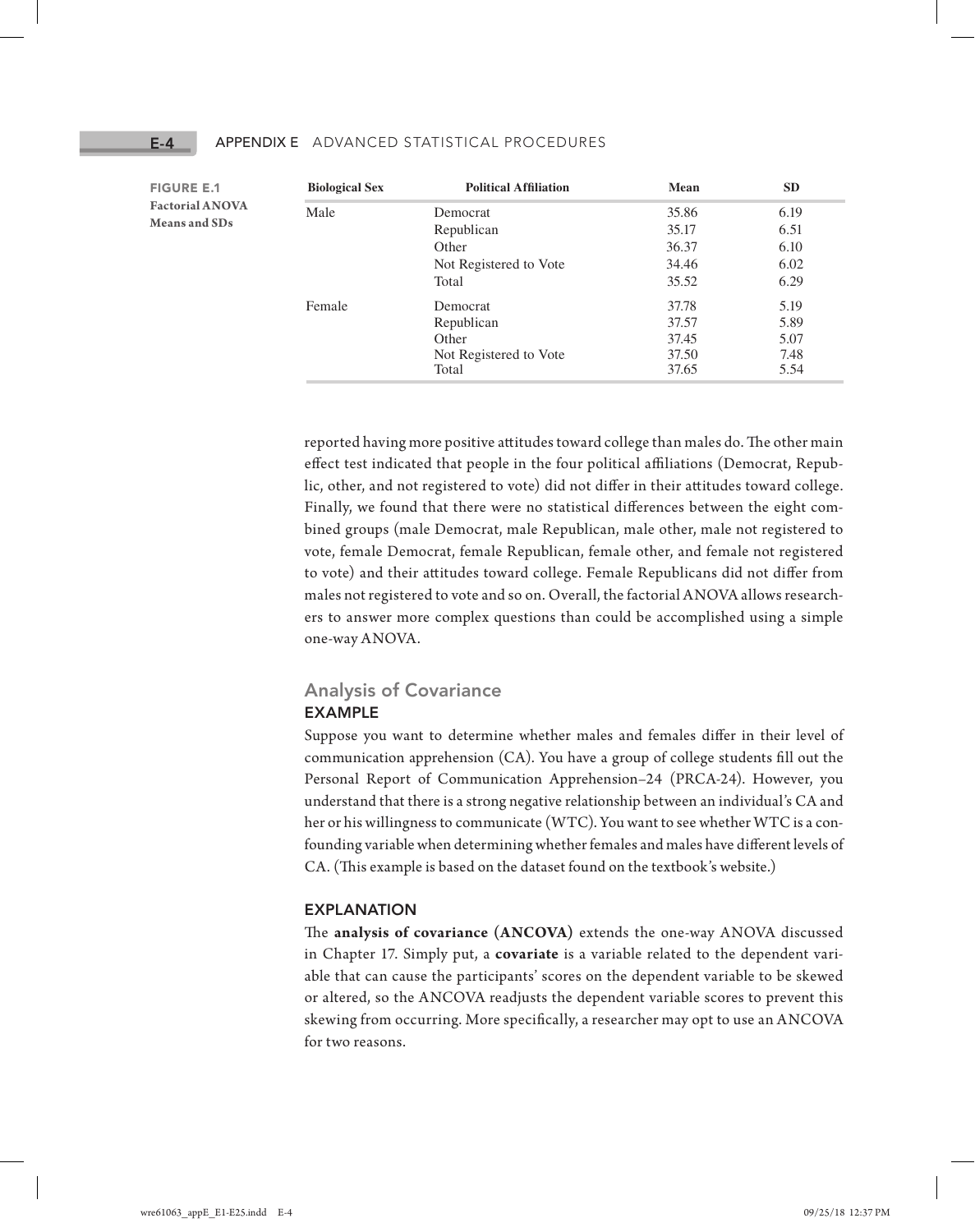First, the researcher may want to exclude the effect of a given independent variable. For example, maybe you are conducting a study looking at sex differences and perceptions of political speeches. However, when you collect your data, you find a significant difference between the ages of the females and males in your sample. To prevent age from becoming a factor while you are looking at the sex differences, you decide to use age as a covariate to exclude the effect that it may have on your participants' perceptions of the political speeches.

The second reason that a researcher may opt to use an ANCOVA is when two variables are strongly related to each other. In this situation, if someone is looking for a difference in a dependent variable, it is possible that the researcher will end up finding a difference in the variance accounted for by the dependent variable and another variable (the covariate). For this reason, the researcher may want to partial out the variance of the covariate so that he or she can only look for a difference in the variance not accounted for by the covariate.

In our sample ANCOVA, we will test the second use of an ANCOVA. The purpose of our example ANCOVA is to allow a researcher to determine whether a difference lies between groups (female and male) on a dependent variable (CA) after the dependent variable has been mathematically adjusted for differences associated with one or more covariates (WTC). The basic test analyzed in an ANCOVA is similar to the one-way ANOVA in that both look for differences between groups. The ANCOVA, however, increases the power of the *F* test for a main effect or interaction by removing the predictable variance associated with the covariate (WTC) from the error term for the *F* test.

#### APA WRITE-UP

Let's see how the APA write-up of an ANCOVA would appear in a journal:

The purpose of this research question was to examine the possibility of a significant difference in CA based on biological sex (male and female) while controlling for an individual's WTC. A one-way ANCOVA was conducted using biological sex (male and female) as the independent variable, CA as the dependent variable, and WTC as the covariate. A significant relationship was found between the dependent variable (CA) and the covariate (WTC):  $F(1, 295) = 86.41$ ,  $p < 0.001$ ,  $\eta^2 = 0.23$ . Furthermore, a significant difference was found between males (*M* = 62.68, *SD* = 15.43) and females (*M* = 66.41, *SD* = 19.25) on CA: *F*(1, 295) = 8.78, *p* = 0.003, η<sup>2</sup> = 0.03.

#### **DISCUSSION**

These results indicate a significant difference between males and females and their levels of CA. In Chapter 16, we ran the same test using an independent samples *t* test procedure and found no differences between males and females and CA. Because we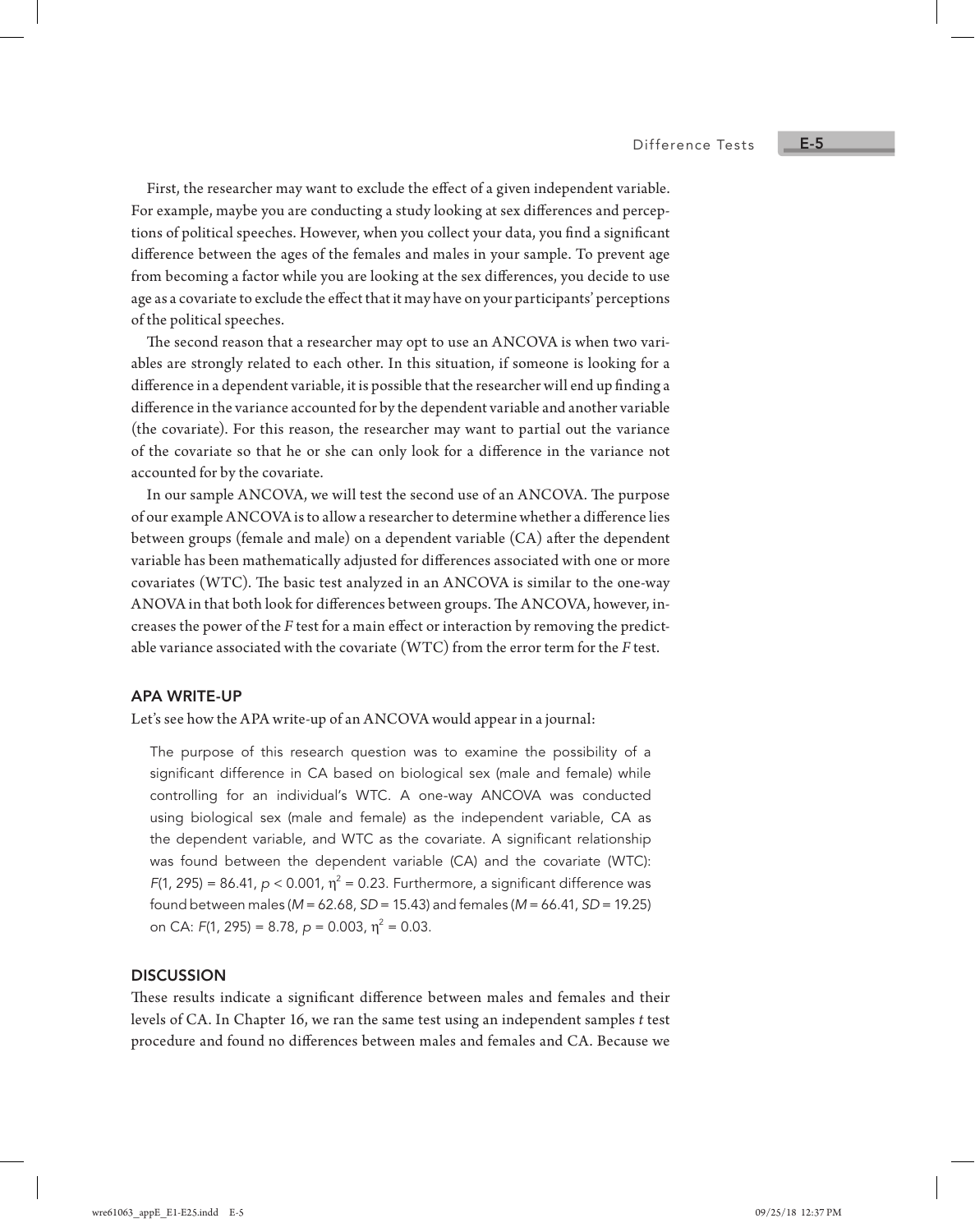used the same data off the textbook's website sample to ask this question, what caused the difference to appear now?

The correction of CA that occurred by the covariate WTC is what ultimately caused this difference to occur. Note that two separate *F* tests are reported in the ANCOVA. The first *F* test indicated that there was a significant relationship between the dependent variable (CA) and the covariate (WTC). The eta-square ( $\eta^2$  = 0.23) indicates that approximately 23% of the variance in CA can be accounted for by WTC. In an ANCOVA, you can think of eta-square as being similar to  $R^2$  in a regression.

The second *F* test examined the differences between males and females on CA. This test indicated that females do have slightly higher levels of CA than males in the sample. Note again that eta-square is reported for this *F* test. Although males and females differ in their CA in this sample, biological sex only accounts for 2.9% of the variance, which is not much when you think about it.

# MULTIVARIATE ANOVA

#### Example

A **multivariate ANOVA (MANOVA)** allows a researcher to examine differences using one or more nominal independent variables with one or more dependent variables. Perhaps a researcher wants to see whether males and females differ in their levels of ethnocentrism, but also wants to see whether males and females differ in their levels of WTC with strangers. This could be answered using two one-way ANOVAs (sex with ethnocentrism and sex with WTC with strangers), but again, the more tests you use, the greater the chance you will end up with type I error. So, to be parsimonious (simple and frugal), you would need to conduct a one-way MANOVA.

#### EXPLANATION

A MANOVA, as discussed earlier, is considered a **multivariate test** because you have multiple dependent variables (ethnocentrism and WTC with strangers), while a oneway ANOVA is considered a **univariate test** because you have one dependent variable. Often, the dependent variables analyzed in a MANOVA are different measures of the same phenomenon. In our example, we would think that people who have higher levels of ethnocentrism would be less willing to communicate with strangers, so these two variables could theoretically be related. The two do not need to be related, but they should share a common conceptual meaning and some degree of linearity (remember that all ANOVA tests are general linear model tests). In essence, the dependent variables in a MANOVA should go together in a way that makes sense, so you would not metaphorically put both apples and oranges as dependent variables in the same MANOVA. (Again, the purpose of this chapter is not to explain all of the mathematical aspects of the MANOVA procedure, but to introduce you to the basic concept. For this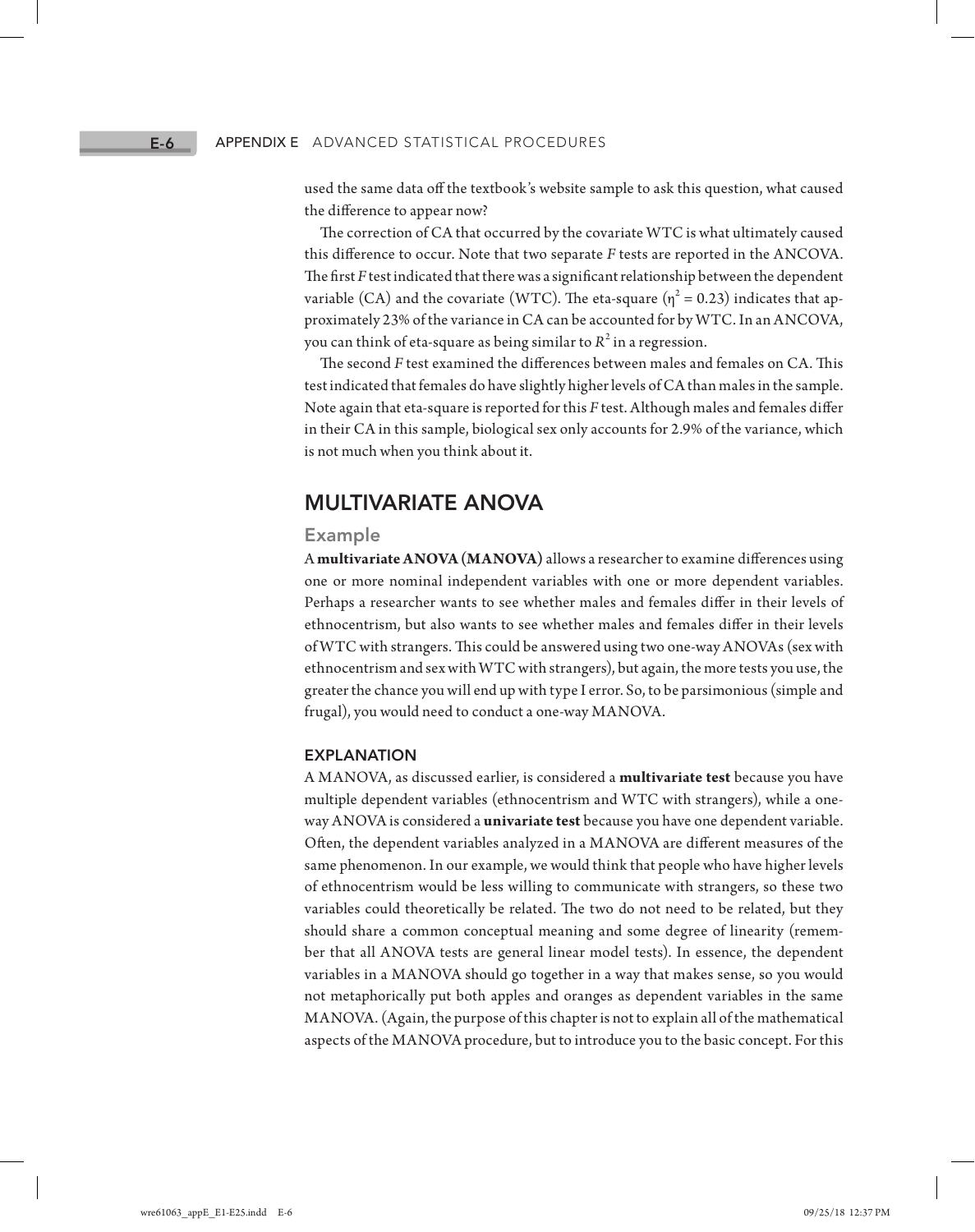reason, we strongly urge you to read more information about the MANOVA elsewhere since it is the basis of a number of advanced statistical procedures.)

#### APA WRITE-UP

Let's see how the APA write-up of a MANOVA would appear in a journal:

The goal of this research question was to determine whether there was a difference between males and females on ethnocentrism and WTC with strangers. To analyze this question, a one-way MANOVA was calculated using biological sex (female and male) as the independent variable and the participant's scores for ethnocentrism and WTC with strangers as the dependent variables. Box's test (Box's *M* = 3.58) reveals that equal variances can be assumed: *F*(3, 31993081) = 1.19, *p* > 0.05; so Wilks's lambda (Λ) will be used as the test statistic. The Wilks's lambda criteria indicate significant group differences in biological sex for the overall model: Wilks's Λ = 0.975, *F*(2, 302) = 3.94, *p* = 0.02, multivariate  $\eta^2$  = 0.03. Univariate ANOVA results were interpreted using alpha at 0.05. Results reveal that males (*M* = 38.43, *SD* = 9.08) and females (*M* = 35.63, *SD* = 8.08) significantly differed on ethnocentrism: *F*(1, 303) = 7.91, *p* = 0.005, partial  $\eta^2$  = 0.03. Results also revealed that males (*M* = 47.86, *SD* = 24.86) and females (*M* = 48.86, *SD* = 26.67) did not significantly differ on WTC with strangers: *F*(1, 303) = 0.11, *p* = 0.74.

#### **DISCUSSION**

Let's start an analysis of these results by remembering the purpose of this research question. The goal was to use one independent variable (sex) to examine two dependent variables (ethnocentrism and WTC with strangers) using one test. The first result reported in the MANOVA is the test that measures for the equality of variances assumption. Like in other tests we have examined, the MANOVA has a basic assumption that the variances from the groups being examined are equal. Box's *M* test examines the equality of variances assumption and determines whether we can use Wilks's lambda (if Box's *M* is not significant—we accept the equality of variances assumption) or Pillai's trace (if Box's *M* is significant—we reject the equality of variances assumption). Wilks's lambda or Pillai's trace are two multivariate tests that examine statistical significance of the whole model (both independent variables and dependent variables) In this example, Box's *M* was not significant, so we were able to utilize Wilks's lambda.

The multivariate test is then followed by a series of univariate tests (*F* tests) for the independent variable (sex) with every dependent variable (ethnocentrism and WTC with strangers). The multivariate test essentially lets us know that a difference exists between the independent variable and dependent variables, but not where the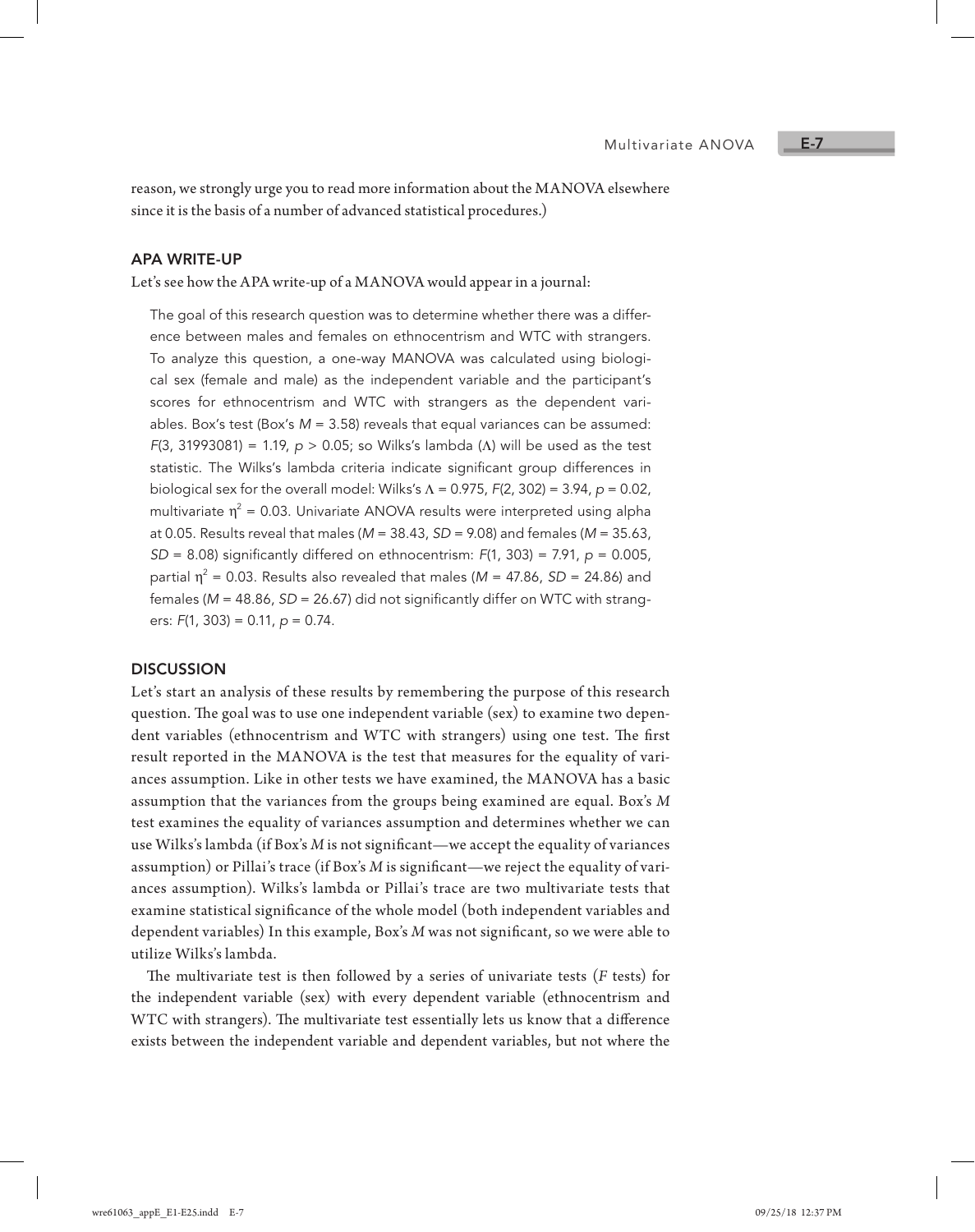difference actually is. In our example, the overall multivariate test was significant, so we needed to examine the univariate statistics (sex with ethnocentrism and sex with WTC with strangers). Here, males had higher levels of ethnocentrism than females, but there was no difference between females and males in their WTC with strangers. However, once again, biological sex only accounted for a small amount of the variance in ethnocentrism (3%).

# Repeated-Measures Anova EXAMPLE

Suppose you want to determine whether taking a public speaking course actually decreases a person's level of CA. One possible way to determine whether a person's level of CA decreases over the course of a public speaking class would be to test his or her CA level at the beginning of the course, test it again halfway through the course, and test it a third time at the end of the course. You could then calculate three paired *t* tests to determine this research question (Time 1 to Time 2, Time 2 to Time 3, and Time 1 to Time 3), but again, the more tests you run, the more error your findings will have. So, to avoid increasing your type I error, you can run a procedure called a repeated-measures ANOVA. (This example is hypothetical because the data on the textbook's website are not set up to answer a repeated-measures ANOVA question.)

#### EXPLANATION

A **repeated-measures ANOVA** allows a researcher to determine whether differences occur in a variable over time. In this example, we would measure these differences occurring over time by having students fill out the PRCA-24 at the beginning of the semester/quarter, in the middle of the semester/quarter, and at the end of the semester/ quarter. By having the students fill out the survey all three times, we have a way of mapping what happens to CA levels throughout the course of a public speaking class. What we are testing is the null hypothesis that Time  $1 =$  Time  $2 =$  Time 3.

#### APA WRITE-UP

Let's see how the APA write-up of a repeated-measures ANOVA would appear in a journal:

The goal of this research question was to determine whether a person's level of CA changes over the course of a public speaking class. A one-way, within-subjects, repeated-measures ANOVA was conducted using three scores for CA taken at the beginning of the course (*M* = 65.11, *SD* = 15.49), the middle of the course (*M* = 64.61, *SD* = 14.36), and the end of the course (*M* = 64.09, *SD* = 15.93). This study found no significant differences between the measurements: Wilks's Λ = 0.985, *F*(2, 125) = 0.96, *p* = 0.39.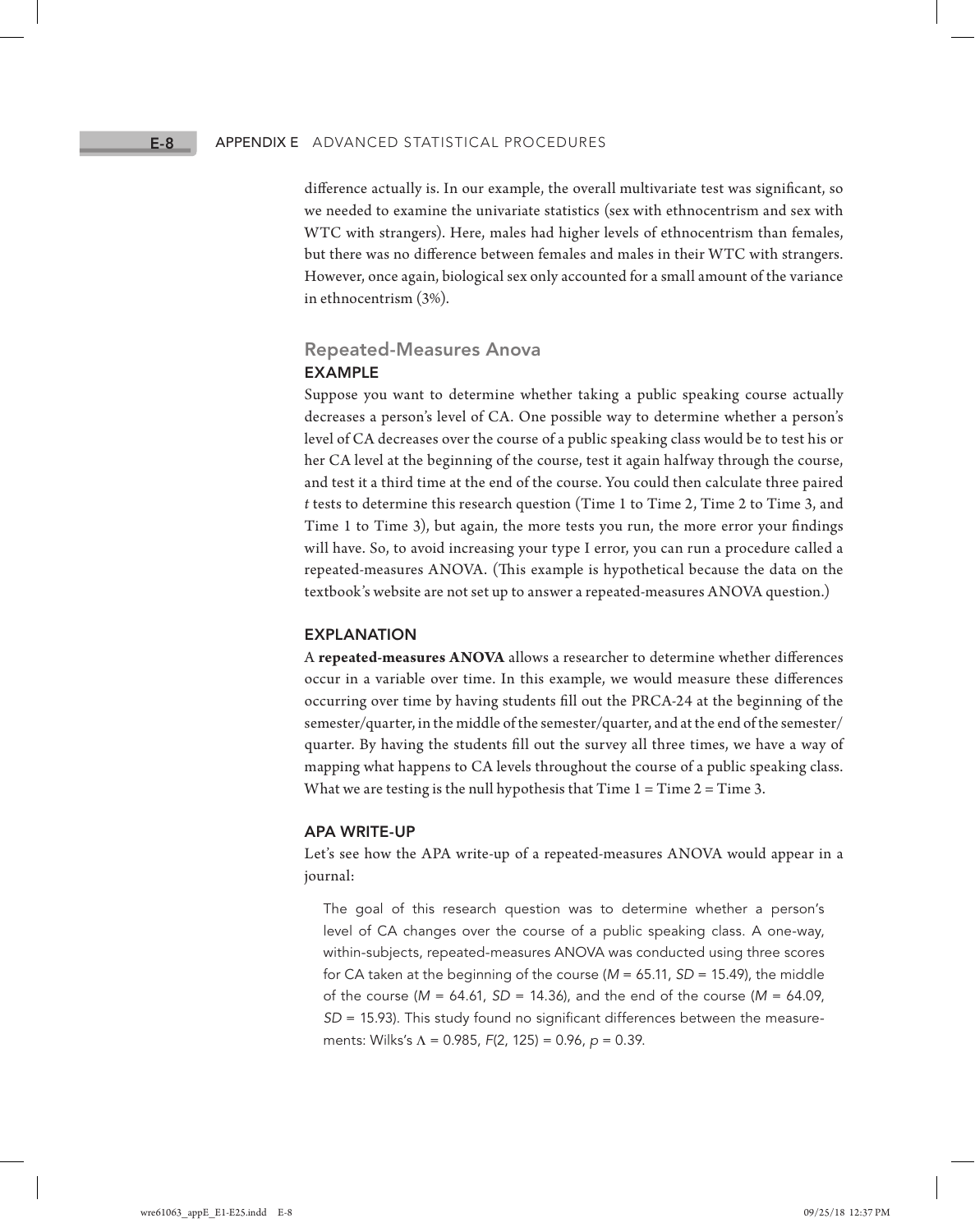#### **DISCUSSION**

In this APA write-up, we learned that there was not a significant difference among the beginning, middle, and end of the public speaking course and individual levels of CA. Although the repeated-measures ANOVA is considered a univariate test, it still relies on a multivariate test (Wilks's  $\Lambda$ ) to determine the overall significance of the model. If the test had been significant, then we could have used paired *t* tests to determine where the actual difference existed (Time 1 to Time 2, Time 1 to Time 3, or Time 2 to Time 3).

It is also easy to make the repeated-measures ANOVA even more complicated by adding what is called a between-groups aspect to the test. For example, perhaps you want to see whether male and female levels of CA changed over the course of a public speaking course, which would give you one group within (everyone and CA) and one group between (males and females). More and more layers can be added to the repeated-measures ANOVA by adding multiple dependent variables, which would create a repeated-measures MANOVA.

# RELATIONSHIP TESTS

In this section, we will examine four relationship tests: path analysis, structural equation modeling, factor analysis, and canonical correlations.

#### Path Analysis

#### EXAMPLE

Causal relationships are one area that social scientific researchers are hesitant to discuss. However, one technique that has been developed to examine causal relationships is the path analysis.

Perhaps you wanted to determine the causal relationships among CA, ethnocentrism, humor assessment (HA), attitudes toward college, and people's belief that everyone should be required to take public speaking in college. You start doodling on a piece of paper and come up with a theoretical explanation for why some people like college and others do not and why some people think everyone should take public speaking and others do not (Figure E.2). You believe that people with higher levels of CA are less likely to like college and are less likely to believe that everyone in college should take public speaking (represented by the minus sign next to the lines in the figure). Furthermore, you believe that people who are more humorous will enjoy college more and will believe that everyone in college should take public speaking (represented by the plus sign next to the lines). Finally, you believe that people who are ethnocentric are going to have more negative attitudes about college, but you do not think that there will be a relationship between an individual's level of ethnocentrism and her or his belief that everyone should take a public speaking class in college.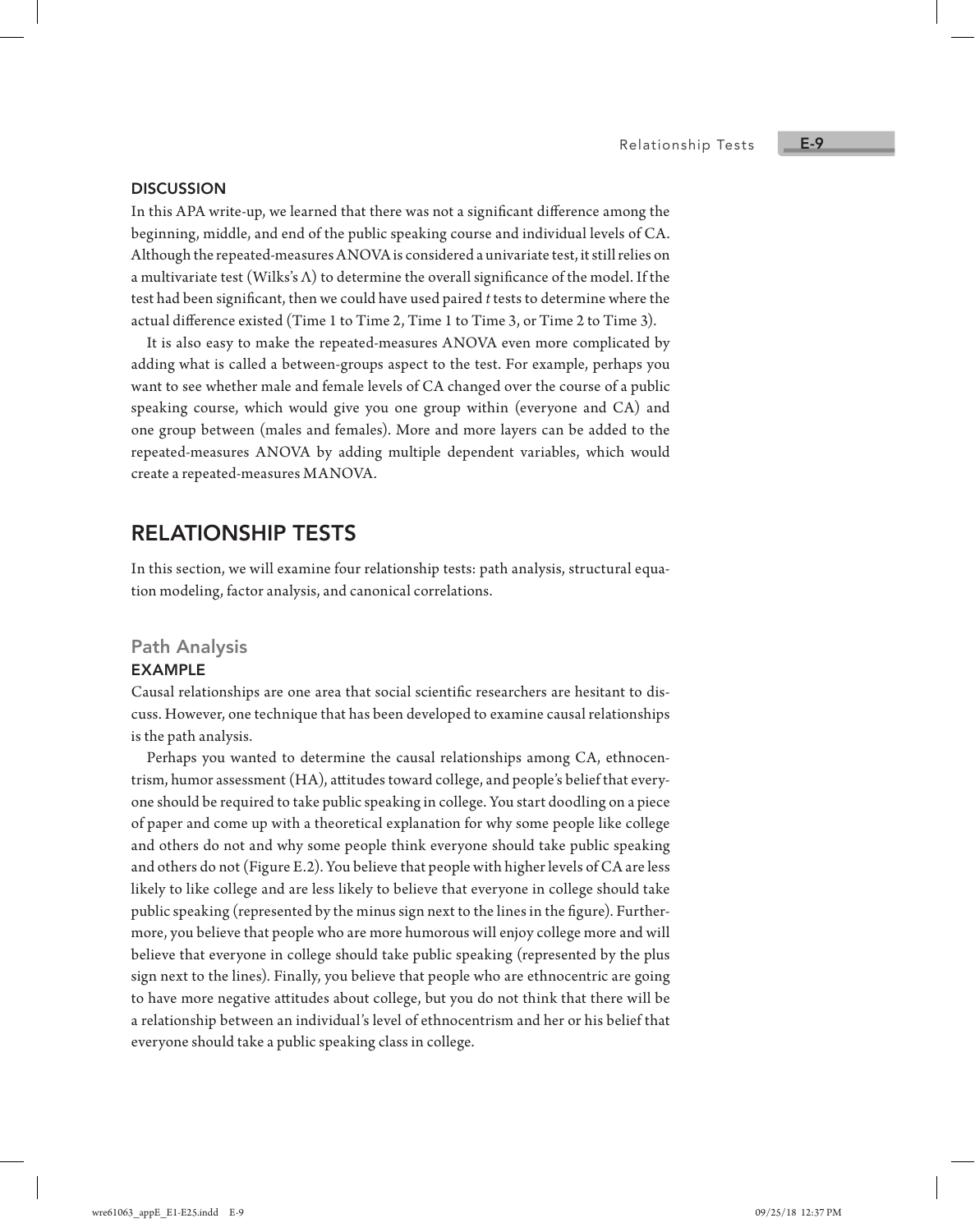FIGURE E.2 **Path Analysis Example**



#### EXPLANATION

In a **path analysis**, two different types of variables must be examined: endogenous and exogenous. **Endogenous variables** are explained by one or more of the other variables in the model (e.g., belief about public speaking and attitude about college). **Exogenous variables** are taken as a given, so the model does not try to explain them (e.g., CA, ethnocentrism, and HA). To conduct a path analysis, we calculate a series of multiple linear regressions using the exogenous variables as the independent variables (CA, ethnocentrism, and HA) and the endogenous variables as the dependent variables (belief about public speaking and attitude about college). From these regressions, you simply report the beta weights for each regression on the picture.

#### APA WRITE-UP

Let's see how the APA write-up of a path analysis would appear in a journal:

A path analysis was conducted to determine the causal effects among the variables CA, ethnocentrism, HA, belief that everyone should take public speaking in college, and attitude about college. Before the analysis, an initial model was created (Figure E.2). This model was not consistent with the empirical data. Two of the correlations exceeded a difference of 0.05, so the nonsignificant paths were removed from the model. Thus, a revised model was generated (Figure E.3). Approximately 12% of the variance in a person's belief that taking public speaking in college should be required can be accounted for by the model, and approximately 17% of the variance in a person's attitude about college can be accounted for by the model.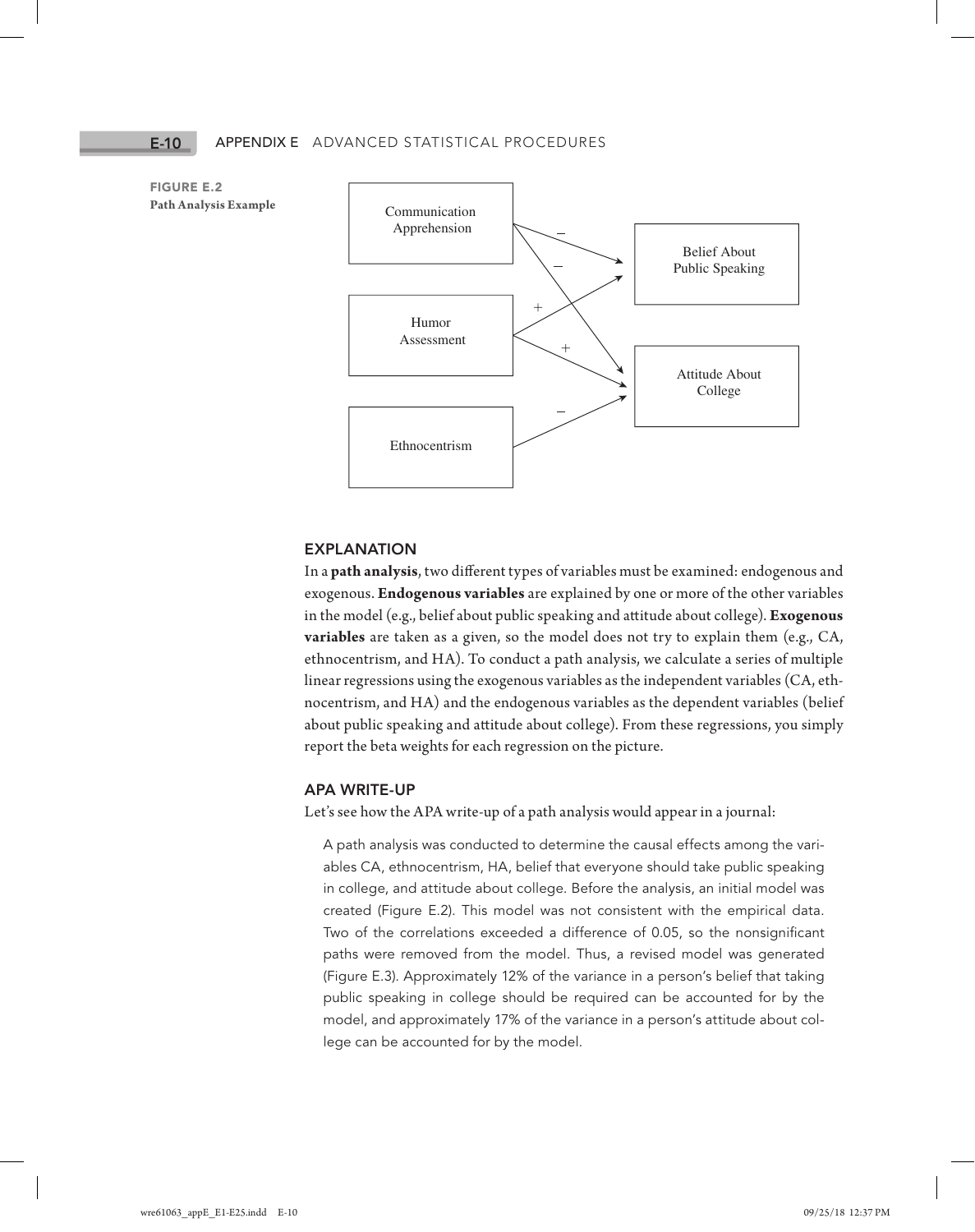#### Relationship Tests

### E-11



#### FIGURE E.3 **Path Analysis Calculated**

#### **DISCUSSION**

Overall, you can think of the path analysis as a pictorial way of presenting information about multiple regressions. The numbers shown to the left of the exogenous variables in Figure E.3 are Pearson product-moment correlations that were calculated among the exogenous variables. The numbers above the lines originating from an exogenous variable pointing toward an endogenous variable are beta weights calculated during multiple regressions and indicate whether there is a positive or negative relationship. What we can tell from these findings is that an individual's level of CA negatively relates to her or his belief that all college students should take public speaking. We also learned that there is a positive relationship between an individual's HA and positive attitudes about college and that there is a negative relationship between an individual's ethnocentrism and positive attitudes about college. People who are more humorous feel more positively about college, whereas people who are more ethnocentric feel less positively about college.

# Structural Equation Modeling

#### EXAMPLE

As we have noted throughout this appendix and in previous chapters, the dataset collected for this textbook has indicated that there is a negative relationship between an individual's level of CA and her or his belief that all college students should be required to take public speaking. Suppose that you wanted to examine this relationship in light of the four subscales that allegedly make up CA. We could run a path analysis as in the previous section, but a path analysis relies on a number of linear and multivariate regressions, which simply is not parsimonious. However, a newer statistical technique has been created called structural equation modeling.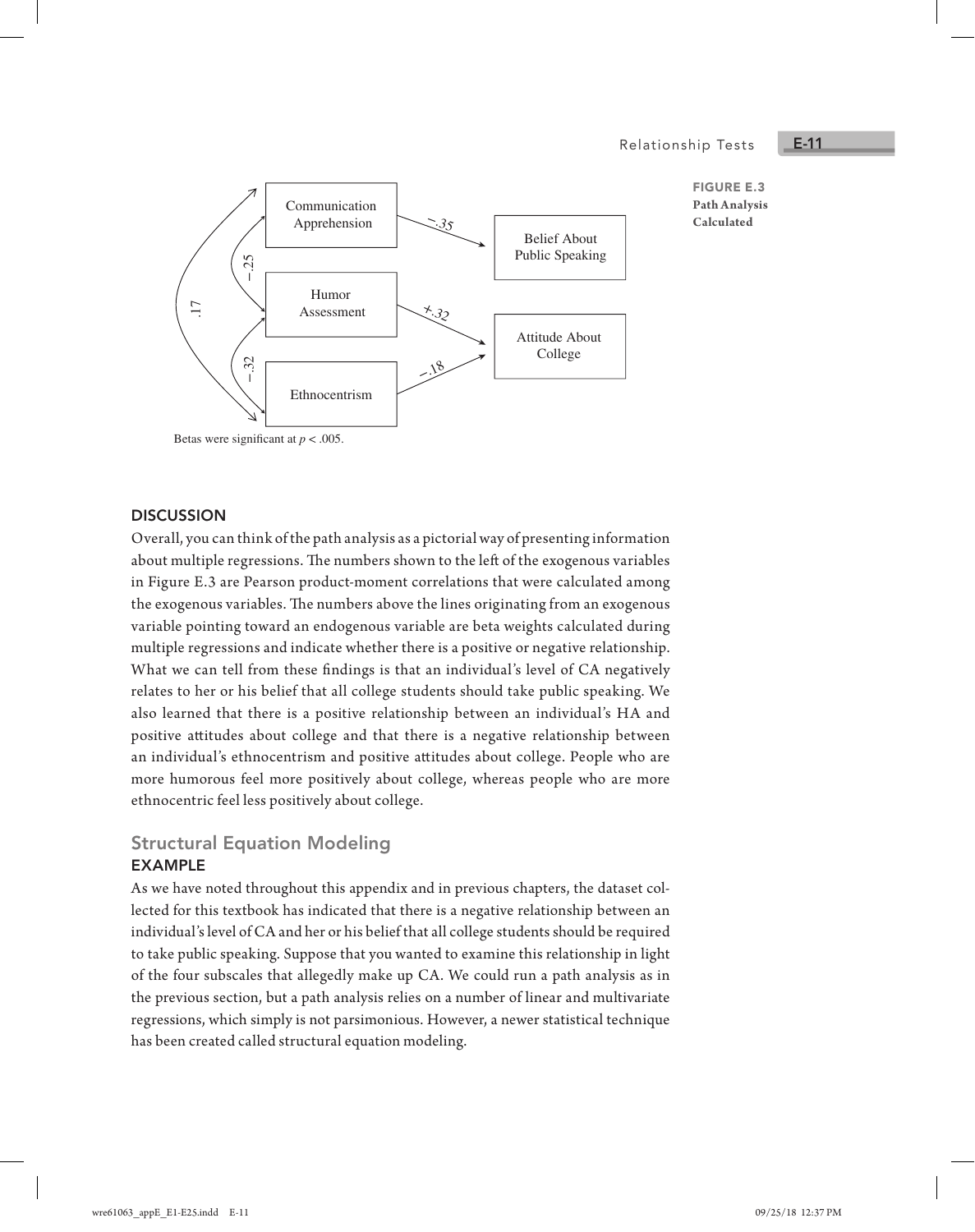In this example, we want to see how well the four subscales of CA create this variable known as "communication apprehension" and how this variable relates to a participant's belief that all students in college should be required to take public speaking. And to do this, we will use structural equation modeling. Figure E.4 shows how this question would look pictorially.

#### EXPLANATION

To further understand this research question, we will examine what a structural equation actually is. **Structural equation modeling** is similar in purpose to path analysis; however, the calculations are considerably more difficult but mathematically more meaningful.

Ultimately, structural equation modeling is concerned with observed and latent variables. An observed variable can be an observation that a researcher directly collects (self-reports on a survey, scores on an achievement test, coded responses to interview questions, etc.). Latent variables are those that are not directly measured, but that we believe our measurements help us understand. For example, we believe that CA is a



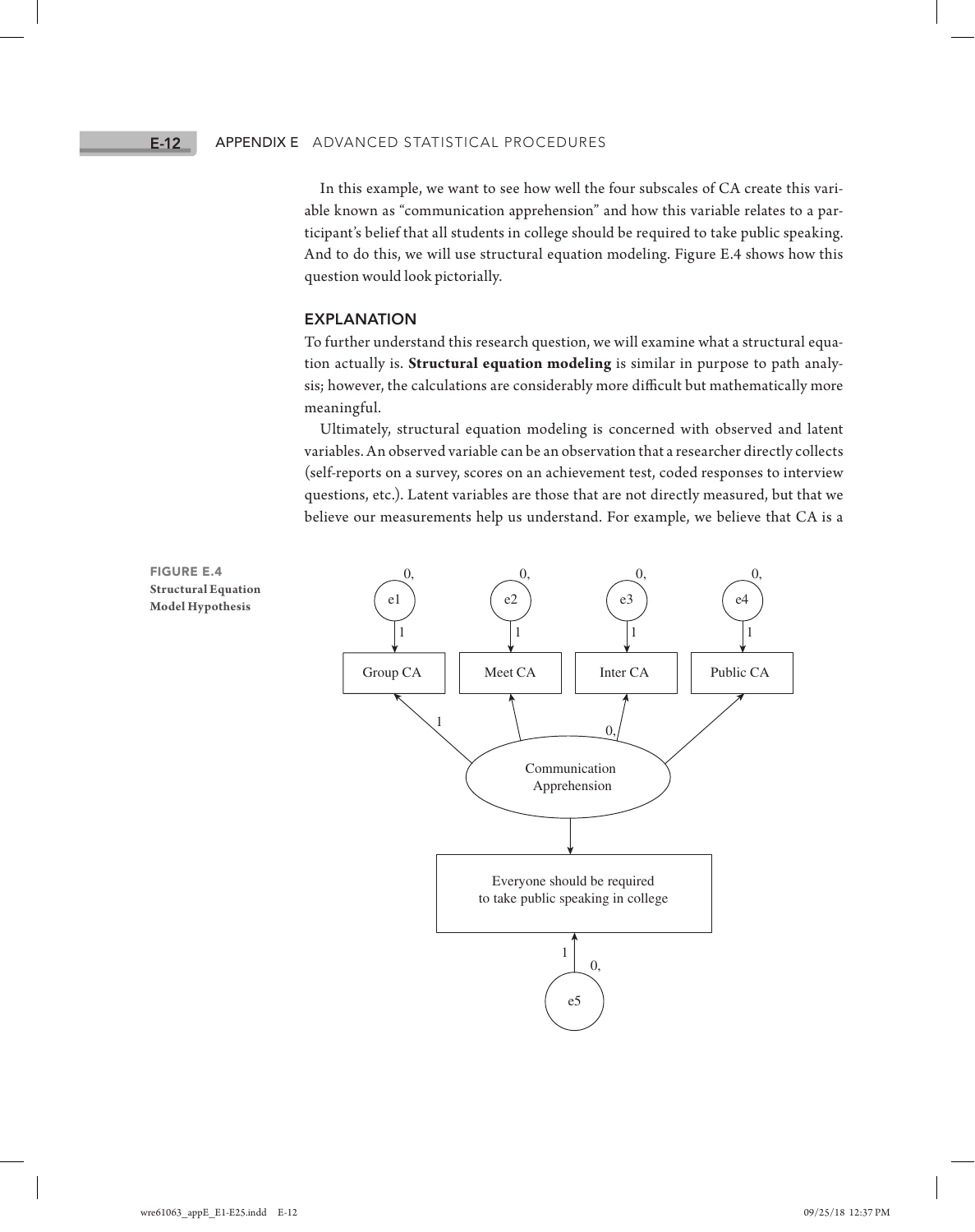product of four subscales (group CA, meeting CA, interpersonal CA, and public CA). Therefore, we do not measure a variable called "communication apprehension," but rather measure the four subscales together and then combine their results to create an overall score of communication apprehension. In essence, "communication apprehension" is the latent variable being measured by the four subscales (group CA, meeting CA, interpersonal CA, and public CA). As shown in Figure E.5, we measured each of the four subscales in a rectangular box, indicating that these variables are directly measured by the researcher. However, the variable listed as "Communication Apprehension" is an oval, indicating that it is a latent variable.

In structural equation modeling, as in path analysis, there are two types of variables discussed: exogenous and endogenous. Exogenous latent variables are similar to independent variables because they can account for some of the variance in other variables in the model. Endogenous latent variables are similar to dependent variables because they are influenced by the exogenous variables. Here, CA is an example of an exogenous variable because it attempts to account for some variance in an individual's belief that all college students should be required to take public speaking.



FIGURE E.5 **Calculated Structural Equation Model**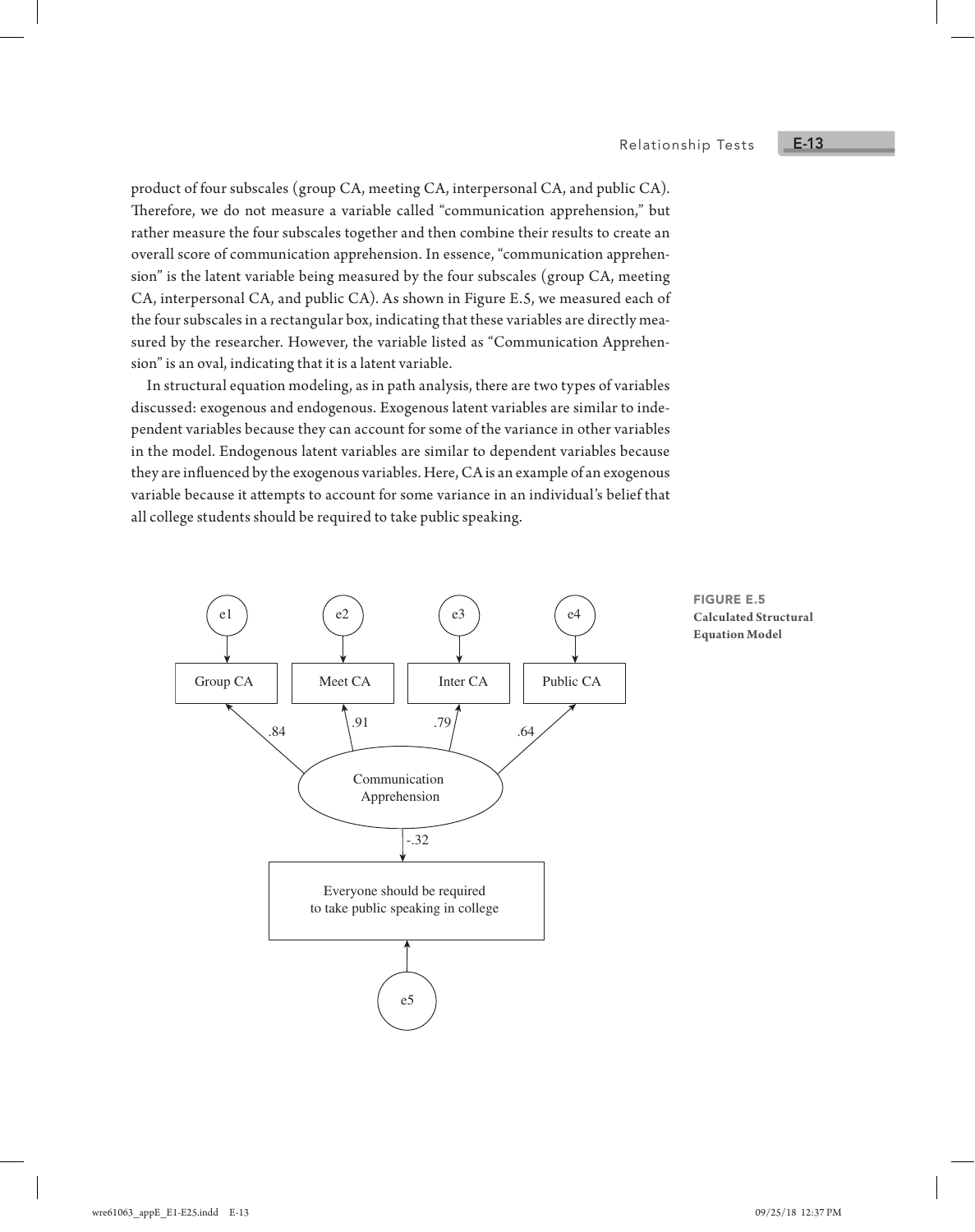#### APA WRITE-UP

Let's see how the APA write-up of our structural equation modeling would appear in a journal:

Using structural equation modeling, the relationships between CA, a latent variable with four indicators (group CA, meeting CA, interpersonal CA, and public CA), and an individual's belief that public speaking be a required course in college were examined. The hypothesized model is presented in Figure E.4. Circles represent latent variables, and rectangles represent measured variables. Absence of a line connecting variables implies lack of a hypothesized relationship. Results indicated that the proposed structural model was problematic:  $\chi^2$ (5, N = 325)  $= 24.20$ ,  $p < 0.001$ . However, because this model had more than 200 participants, other goodness-of-fit indices are necessary. All of the goodness-of-fit indices far exceeded the recommended levels: normed fit index (NFI) = 0.99, comparative fit index (CFI) = 0.99, relative fit index (RFI) = 0.98, incremental index of fit (IFI) = 0.99, and the Tucker–Lewis index (TLI) = 0.99. All of the indices of fit were over the 0.95 mark, which indicates that the model proposed is a superior fit. The final structural equation model can be seen in Figure E.5.

#### **DISCUSSION**

The goal of this research question was to see whether the four subscales of the PRCA-24 actually created a latent exogenous variable called "communication apprehension" and then to determine whether this latent exogenous variable was related to an individual's belief that everyone in college should be required to take public speaking. To examine these findings, we first talk about the statistics involved and then examine the structural equation model in Figure E.5.

The first statistic that is reported is a chi-square test to determine whether the model is a good fit. When examining the chi-square test that is conducted for a structural equation model, two things should really be examined: the chi-square statistic and the degrees of freedom (df). In an ideal test, the df is less than 5, and the closer the df is to the chi-square statistic, the stronger your model is said to be. However, the chi-square test of goodness-of-fit in the structural equation model is not always the best way to determine whether you have a strong model, especially if a study has more than 200 participants (Bollen & Long, 1993). If your study has more than 200 participants, your chi-square is almost always going to be significant, which is an indication of poor fit. For this reason, a number of other indices have been developed such as the ones reported in our APA write-up for this example: normed fit index (NFI), comparative fit index (CFI), relative fit index (RFI), incremental index of fit (IFI), and the Tucker– Lewis index (TLI). Without going into the mathematical reasoning for each of these goodness-of-fit tests, each explains to us mathematically whether our model makes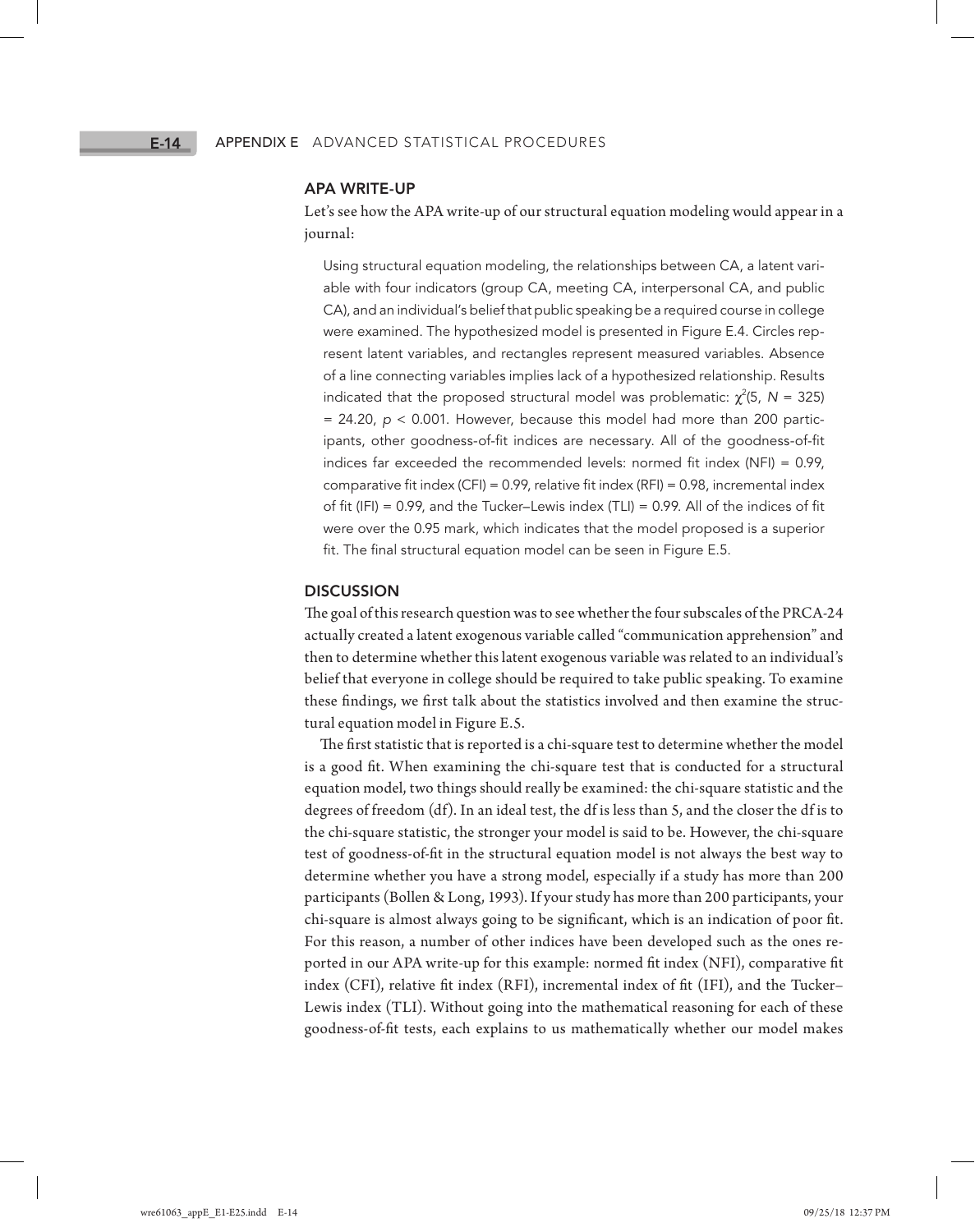sense the way we designed it. All of these goodness-of-fit indices can range from 0 to 1, with scores above 0.95 generally being seen as acceptable (Byrne, 2010). Overall, all the goodness-of-fit indices indicate that the model we proposed in Figure E.5 was a good model to explain the data.

Next to the goodness-of-fit indices, the most important part of the structural equation model is the standardized estimates seen in Figure E.5. The standardized estimates can be seen as beta weights when determining the linearity of the relationship. In essence, all four subscales contribute to create the latent variable "communication apprehension" above 0.64, which indicates that the four subscales do actually measure the latent variable effectively. There is also a negative relationship between the latent exogenous variable "communication apprehension" and an individual's belief that all students should be required to take public speaking in college. Although this resembles the path analysis results from the previous section, the biggest difference here is that the structural equation model is more parsimonious and accounts for possible error, which a series of multiple linear regressions cannot. Attached to every observed variable (the rectangles in the model), you will note that there is an error term (a small circle with the letter "e" followed by a number from 1 to 5). Again, to avoid going into the computational mathematics, understand that the error associated with observed variables (four CA subscales and belief about public speaking) accounts for measurement error, which can come from one of two places: random error and error uniqueness. Random error is simply random measurement error that occurs as a result of measuring things. Error uniqueness indicates that there was a form of error unique to a particular variable that is considered to be a nonrandom measurement error.

#### Factor Analysis

#### EXAMPLE

Factor analysis is an extremely important technique to master if you want to understand how to create survey research measures like the PRCA-24, WTC, Sociocommunicative Orientation Scale, or any of the other scales we have used in this textbook. One of the problems when creating a new scale is that you never know whether or not your new scale is actually measuring what you say it should be measuring. Although the primary way we examine problems like this is through analyzing face or criterion validity (see Chapter 8), another way we can attempt to understand whether a scale is measuring what we say it is measuring is through a factor analysis (construct or factorial validity).

In 2001, Richmond, Wrench, and Gorham created a new research scale to measure an individual's use of humor during interpersonal interactions. The scale itself consists of 16 Likert-type items using a five-point scoring system from 1 (*strongly disagree*) to 5 (*strongly agree*). How do we know that these 16 items actually measure anything? As discussed in Chapter 8, the HA instrument has an alpha reliability of 0.91 (*M* = 63.24,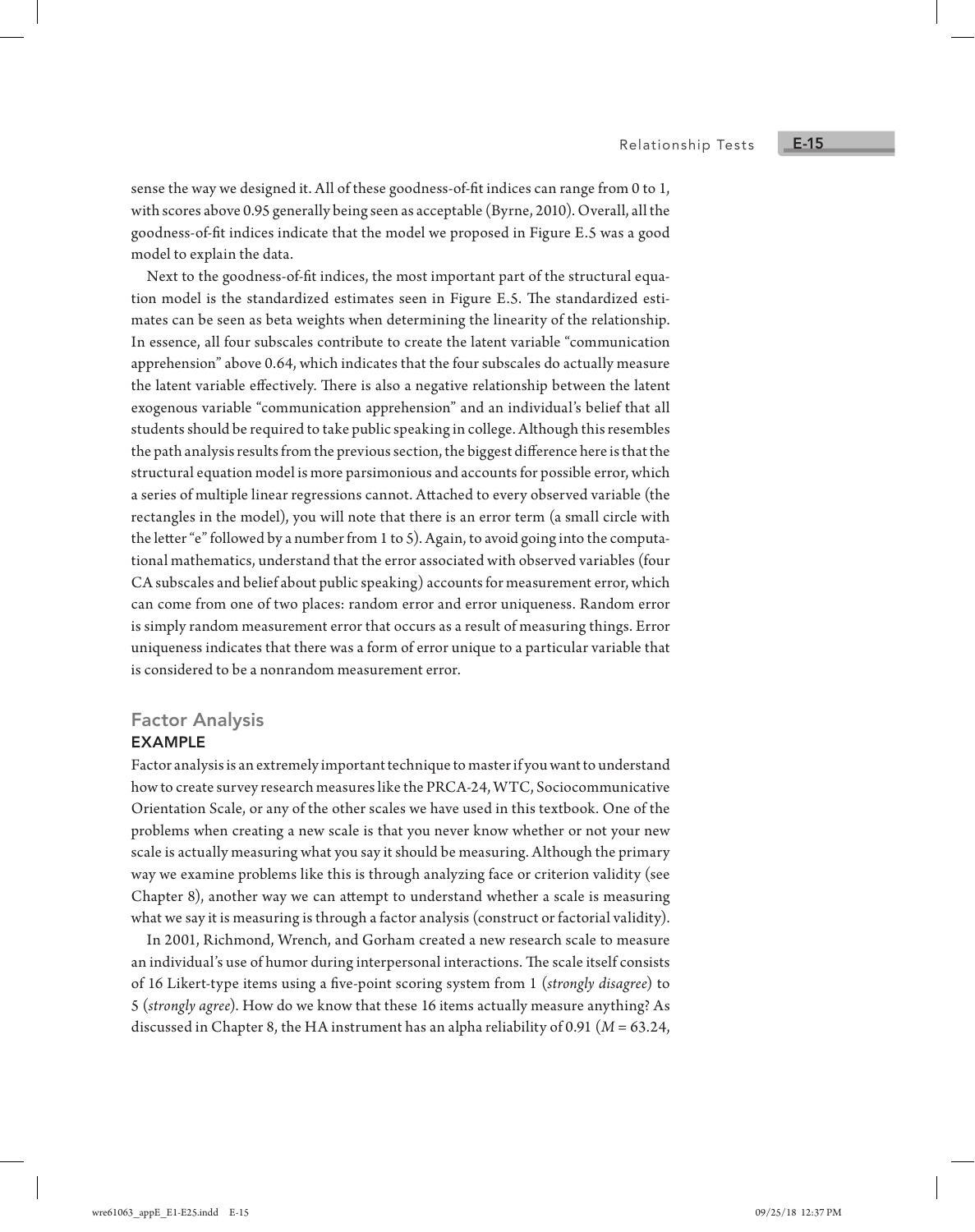$SD = 9.53$ ). So we know the scale is reliable, but do the 16 items in the HA actually measure just one thing? To determine whether a set of scale items (like the 16 items on the HA) is measuring one concept or multiple concepts, we conduct a factor analysis.

#### EXPLANATION

A **factor analysis** is a technique that enables researchers to determine variation and covariation among research measures. For example, suppose we had two items being measured on a Likert scale ranging from 1 (*strongly disagree*) to 5 (*strongly agree*). The first item in the scale reads "People are innately good," and the second item reads "Cats are the best animals." You give these two questions to a large sample and get the results back. Assume that you get an alpha reliability of 0.80, which is considered good. So your scale is reliable, but what is the scale really measuring?

Chances are your scale is not measuring one coherent concept, but rather two concepts that happen to be related to each other. The purpose of a factor analysis is to determine how many different concepts are being measured by a set of questions on a research scale. If you recall the discussion from Chapter 9 on creating surveys, we mentioned that a single research survey can only measure one thing. In the instance of the HA, the purpose of the scale is to examine only an individual's use of humor during interpersonal interactions. The scale does not measure an individual's ability to use humor, an individual's sense of humor, or anything else. The scale has a single purpose, and all 16 scale items were written to reflect that conceptualization.

Two basic types of factor analyses can be calculated. The first is called an exploratory factor analysis. An exploratory factor analysis is when a researcher has a set of scale items and wants to determine how many concepts the set of scale items is measuring. If you have 20 scale items, it is theoretically possible that each scale item is measuring a completely different concept and that there is no unity between the items. However, it is also possible that all 20 items are only measuring a single variable. Most communication scales tend to measure between one and five distinct concepts. For example, of the scales used in this textbook, only one scale measures two distinct variables. Know which scale it is? If you guessed the Sociocommunicative Orientation Scale, then you were correct. The Sociocommunicative Orientation Scale measures the degree to which an individual is assertive and the degree to which an individual is responsive.

Each concept measured by a scale is called a factor. A factor analysis helps researchers group the individual scale items into coherent sets of concepts called factors. Sometimes you may think you have written 30 strong scale items to measure one single concept—say, cooperative communication—only to find out that your 30 items are actually measuring three different concepts—cooperative behavior, competitive behavior, and trust. Other times, the 30 items will hold strong and clearly measure one variable—cooperative communication.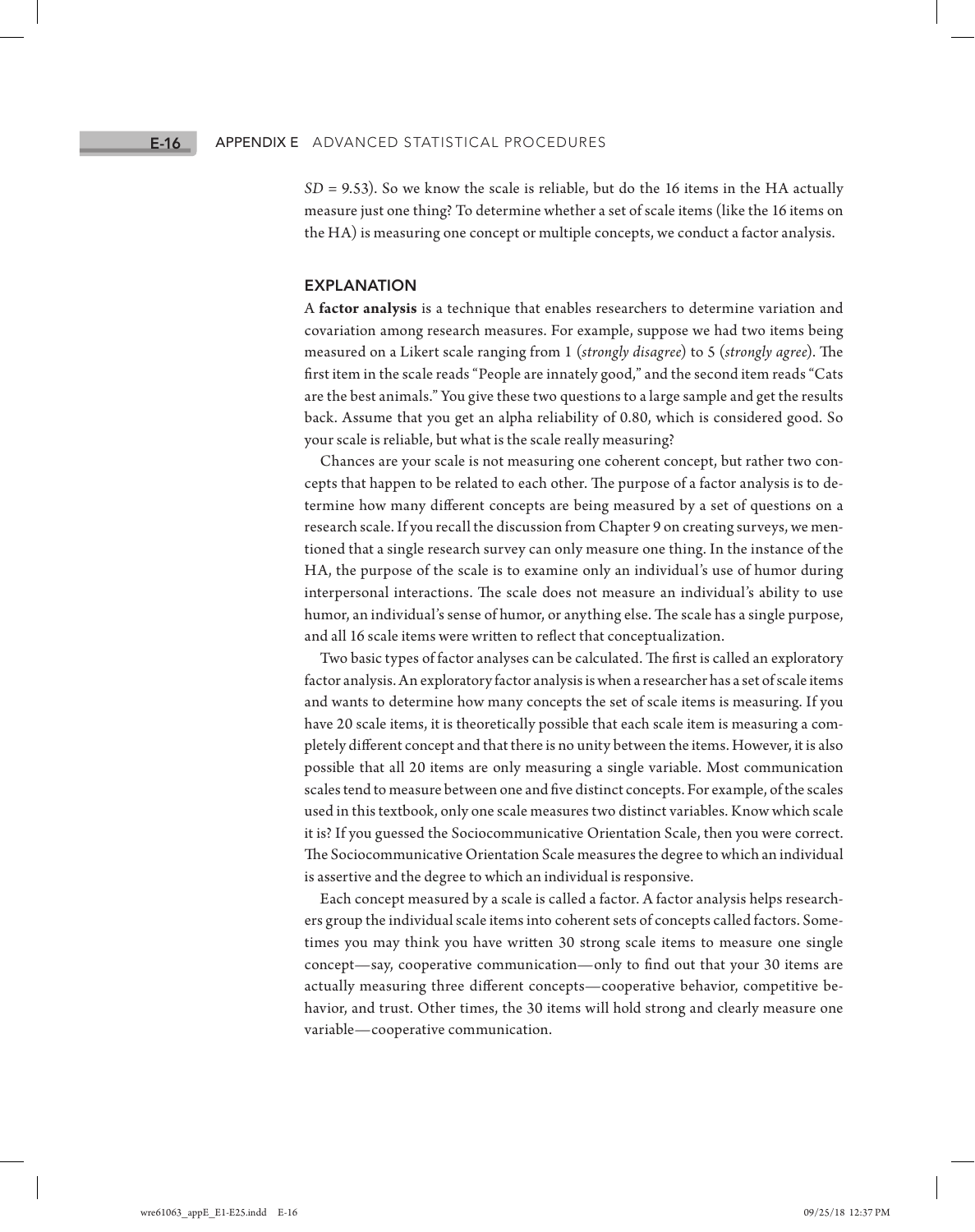The second type of factor analysis is called confirmatory factor analysis (CFA). This analysis is when a researcher uses a factor analysis to make sure that a previously determined factor structure is consistent with present results. For example, in the last example looking at structural equation modeling, we used structural equation modeling to determine whether the four CA subscales actually measure a variable called "communication apprehension." Although not an exact example of CFA, this was similar to what a CFA actually does, except that in a true CFA, we would have also tested whether each of the individual scale items clearly helps in creating the individual subscales (meeting CA, group CA, interpersonal CA, and public CA).

Another area of factor analysis that we must explain is what we refer to as extraction methods and rotation. Extraction refers to the specific type of factor analysis that an individual is conducting. The most basic factor analysis extraction method is called a principal component factor analysis. Although we will not discuss the mathematical details of a principal component analysis, you should know that there are other forms of factor analysis, each of which is best used in different circumstances (unweighted least squares, generalized least squares, maximum likelihood, principal axis factor, etc.), and that each factoring method contains differing mathematical reasoning and computations. For a good explanation of the different types of extraction methods and when to use one rather than another, we strongly encourage you to read Tabachnick and Fidell (2001) or Grimm and Yarnold (2000a, 2000b).

Still another important concept in the world of factor analysis is factor rotation. When researchers calculate factor analyses, it is often difficult to ascertain a clear factor structure for the scale items involved. Trying to find factor structures is akin to looking at Impressionist art. Sometimes you have to step back from the piece to see what is actually on the canvas, or maybe you have to turn the canvas sideways to see what the artist intended. Examining factor structures often involves a certain amount of scrutiny and manipulation. Imagine that we have all of the data points on a graph. If we look at the graph straight on, we may not see much, but if we turn the page slightly, a clear linear structure may appear on the paper. When we rotate the data points along either the *x* or the *y* axis, we have rotated the factor structure. This is a simplistic view of factor analysis rotation, but it gives you a basic idea of what happens when a researcher must rotate a factor to determine the actual structure of the factor analysis.

#### APA WRITE-UP

Let's see how the APA write-up of a factor analysis would appear in a journal:

The HA instrument was developed to measure an individual's predisposition to use humor as a communicative tool during interpersonal situations. The HA is a 16-item, self-report measure that uses a 5-point Likert format ranging from 1 (*strongly disagree*) to 5 (*strongly agree*).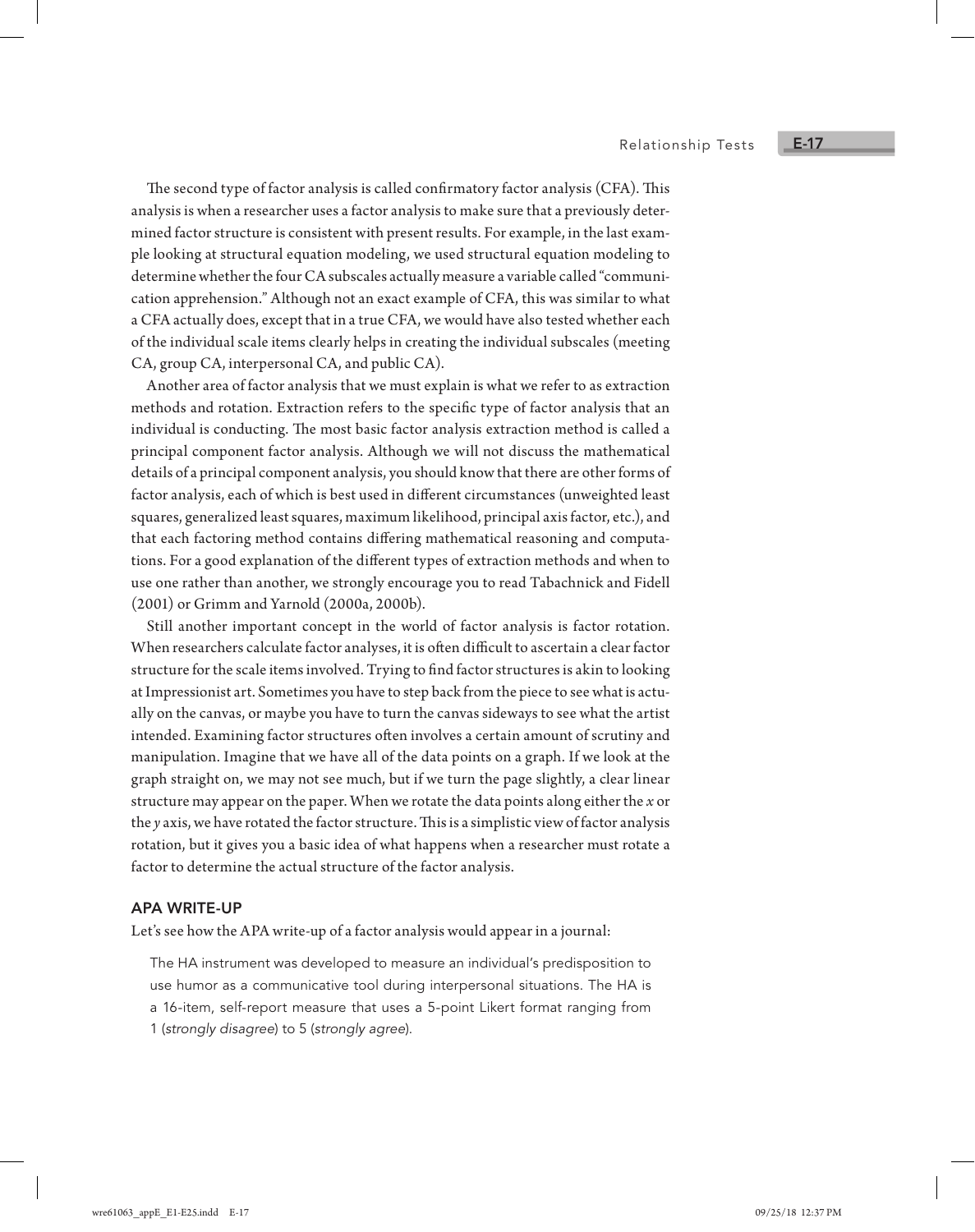#### E-18

#### Appendix E Advanced Statistical Procedures

The dimensionality of the 16 items for the HA was analyzed using an unrotated principal component factor analysis. Four criteria were used to determine the number of factors to rotate: sampling adequacy, the a priori hypothesis that the measure was unidimensional, the scree plot, and the interpretability of the factor solution. To examine sampling adequacy, Kaiser's measure of sampling adequacy (MSA) was used. The MSA obtained was 0.92, which is considered "marvelous" for conducting a factor analysis (Kaiser, 1974). The scree plot indicated that our initial hypothesis of unidimensionality was correct. The principal component analysis revealed a strong primary factor. The factor loadings can be seen in Figure E.6.

#### **DISCUSSION**

First, let's remember the basic research question involved in calculating the factor analysis. Our goal was to determine whether the 16 scale items created by Richmond et al. (2001) measure an individual's use of humor in interpersonal interactions using one factor. To analyze the results in this example, we start by discussing some of the main features mentioned in the APA write-up.

| <b>FIGURE E.6</b><br><b>Factor Analysis Humor</b> | 1. I regularly communicate with others using humor.                                            | .62    |
|---------------------------------------------------|------------------------------------------------------------------------------------------------|--------|
| Assessment                                        | 2. People usually laugh when I make a humorous remark.                                         | .69    |
|                                                   | 3. I am not funny or humorous.                                                                 | $-.66$ |
|                                                   | 4. I can be amusing or humorous without having to tell a joke.                                 | .63    |
|                                                   | 5. Being humorous is a natural communication orientation for me.                               | .70    |
|                                                   | 6. I cannot relate an amusing idea well.                                                       | $-.68$ |
|                                                   | 7. My friends would say that I am a humorous or funny person.                                  | .68    |
|                                                   | 8. People don't seem to pay close attention when I am being funny.                             | $-.62$ |
|                                                   | 9. Even funny ideas and stories seem dull when I tell them.                                    | $-.67$ |
|                                                   | 10. I can easily relate funny or humorous ideas to the class.                                  | .64    |
|                                                   | 11. My friends would say that I am not a humorous person.                                      | $-.71$ |
|                                                   | 12. I cannot be funny, even when asked to do so.                                               | $-.68$ |
|                                                   | 13. I relate amusing stories, jokes, and funny things very well to others.                     | .64    |
|                                                   | 14. Of all the people I know, I am one of the "least" amusing or funny persons.                | $-.65$ |
|                                                   | 15. I use humor to communicate in a variety of situations.                                     | .68    |
|                                                   | 16. On a regular basis, I do not communicate with others by being humorous<br>or entertaining. | $-.61$ |
|                                                   |                                                                                                |        |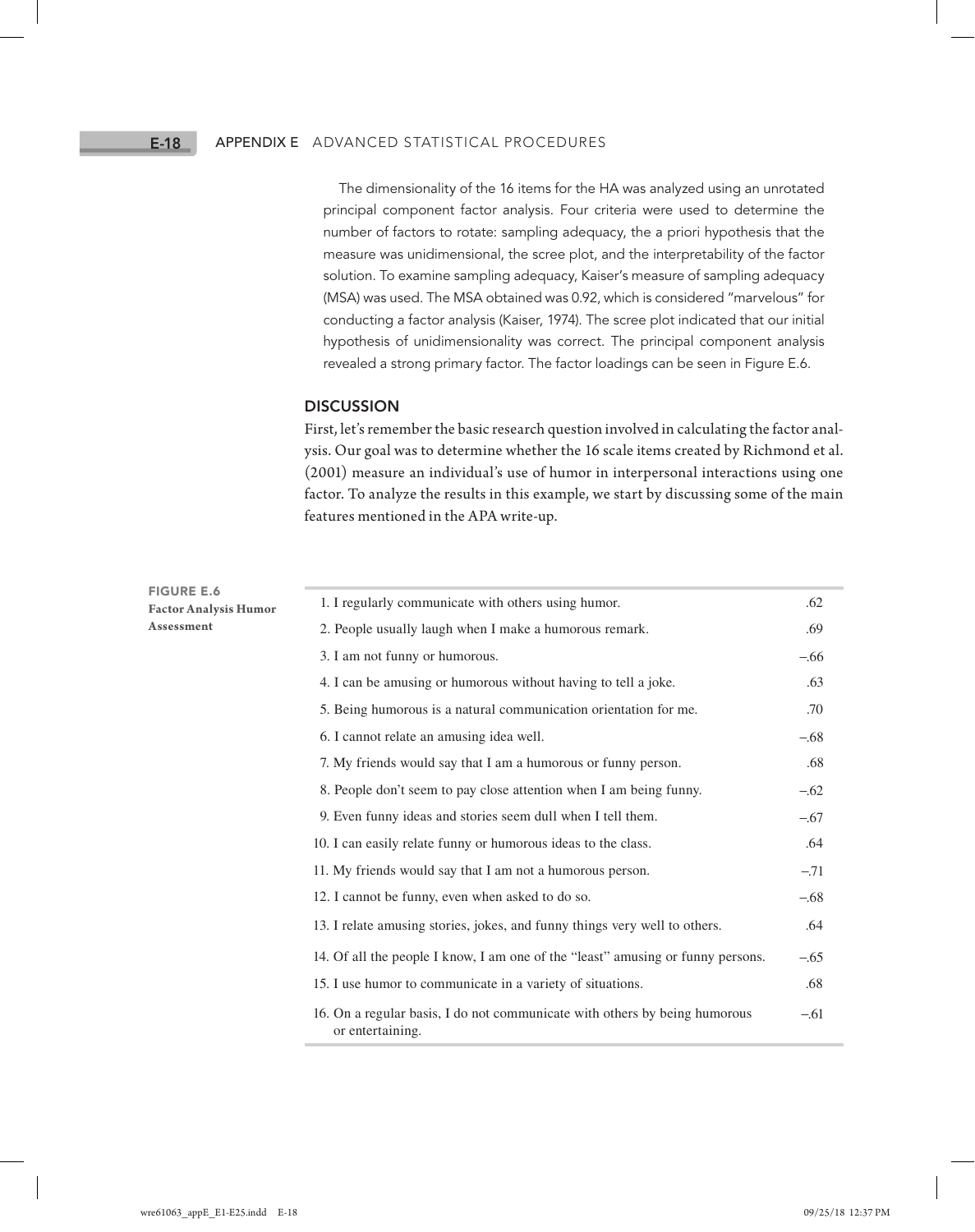E-19

# Kaiser's Measure of Sampling Adequacy (MSA)

The way to interpret a Kaiser's MSA is to use the system Kaiser (1974) created for determining whether the dataset is appropriate for the factor analysis:

- 0.9 and above is marvelous
- 0.8–0.9 is meritory
- 0.7–0.8 is middling

• 0.6–0.7 is mediocre

- 0.5–0.6 is miserable
- 0.5 and lower is unacceptable

As a general rule, Kaiser's MSA must be at least 0.6 or above, but most journals expect a Kaiser's MSA of 0.8 or above, with preference given to scores above 0.9.

First, the researchers utilized an unrotated principal component analysis. In this example, there was no need to rotate the principal component analysis because the factor structure was clear without a rotation.

Second, Kaiser's MSA was used to determine whether the sample was adequate for performing a factor analysis. The Kaiser's MSA is a tool to determine whether your sample is sufficient (robust) enough to perform the factor analysis on the number of items in a scale.

Third, a scree plot was used to determine whether the model was unidimensional (contained only one factor). A scree plot is a plot of eigenvalues. Without going into detail, an eigenvalue describes the variance of the set of data points in a multivariate space that has one axis for each variable (Tabachnick & Fidell, 2001). And you probably just hit your head on the table and thought that sentence makes absolutely no sense whatsoever. Do not fear, however; we are here to help. In any dataset, the maximum number of the eigenvalues is equal to the number of scale items being factor analyzed. For example, the HA has 16 scale items, so the combined eigenvalue for the scale is 16. Then the question becomes can we minimize the eigenvalue sum (16) so that only one eigenvalue is above the number 1? For example, in our survey, the first component had an eigenvalue of 6.966 (Figure E.7), which accounted for 43.54% of the variance. In other words, one factor accounted for 43.54% of the variance in the HA scale. Ideally, for each eigenvalue above 1.0 in a factor analysis, you will extract one factor. In our example here, Figure E.7 shows that there were actually three factors that had eigenvalues above 1.0, with the others being component 2 (eigenvalue of 1.30) and component 3 (eigenvalue of 1.12). However, researchers have shown that relying on the eigenvalues alone for extracting factors can be misleading. For this reason, it is also encouraged that you examine a scree plot when extracting factors.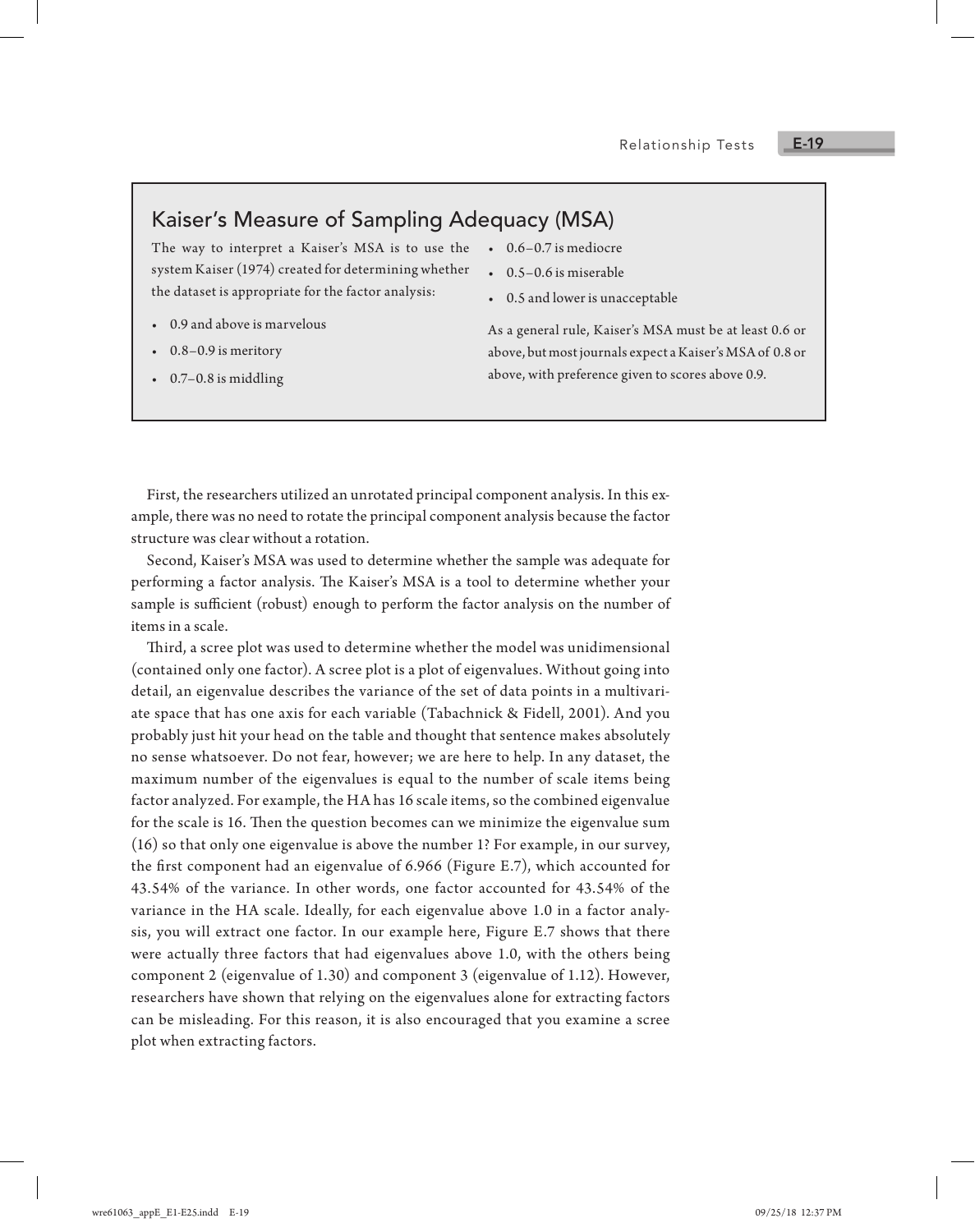



In Figure E.7, the scree plot is actually the plot of the eigenvalues themselves. The word "scree" is actually a geologic term referring to the debris that collects toward the bottom of a rocky slope. If you look at Figure E.7, the figure is kind of reminiscent of a rocky slope. The scree plot has a clear downward trajectory that then levels off and flattens out to the right. The first data point is placed at 6.966, and the second point is plotted at 1.30. To determine how many factors to extract using a scree plot, it is best to use the concept of looking at the elbow.

On a scree plot, there will always be at least one eigenvalue above 1.0. And in our example, the first eigenvalue 6.966 is considerably larger than the rest of the eigenvalues. In fact, if you look at the scree plot, it is hard to clearly delineate the other 15 eigenvalues from each other as far as how they are plotted. This leveling off of a scree plot is called the elbow of the plot. Any eigenvalues separated from the elbow are considered actual factors, and those eigenvalues in the elbow or the tail of the scree plot are considered residuals of that primary factor.

Figure E.8 shows the scree plot associated with the factor analysis of the Sociocommunicative Orientation Scale. Remember, this scale has two factors—assertiveness and responsiveness. You will note that in Figure E.8 there are two clear eigenvalue plots—one at 6.17 and one at 3.36—and then you see a big dip and the creation of the elbow of the scree plot. This is an example of what it looks like when a factor analysis has two clear factors that must be extracted from the data.

Once we have determined how many factors must be extracted from the data, we can examine how the values load. In this example, we only extracted one actual factor, which can be seen in Figure E.6. When examining the factor loadings (number in the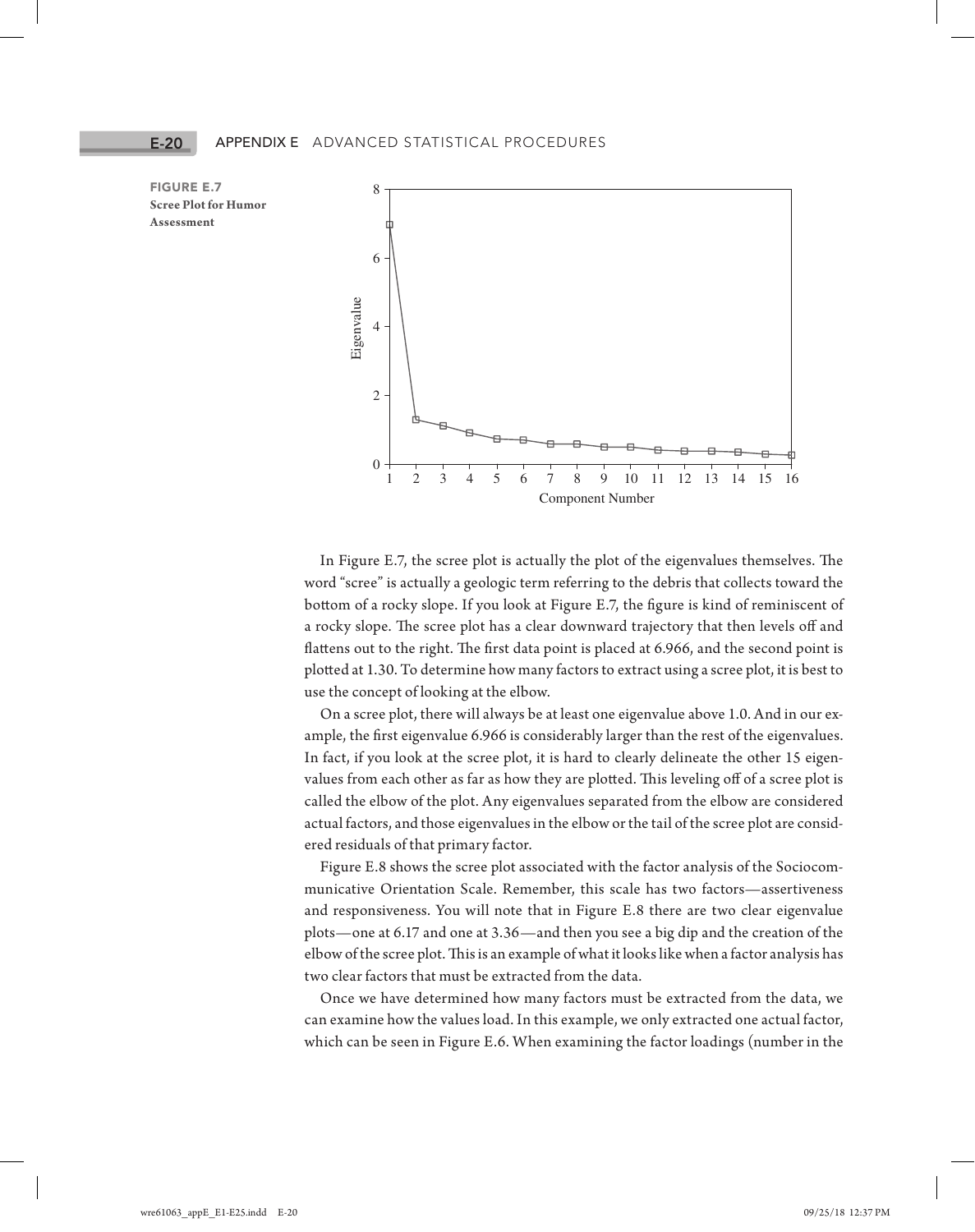Relationship Tests

E-21

FIGURE E.8 **Scree Plot for Sociocommunicative Orientation**



right column in Figure E.6), you will note that all the loadings are 0.61 and higher. Even if a number has a minus in front of it, it is considered a high loading on the factor analysis. If you look carefully, you will see that all of those items that have negative factor loadings are items that are reverse coded on the scale. However, a factor analysis can analyze a set of variables even if items have not been reverse coded because the factor analysis is attempting to determine whether people answer a set of scale items in a coherent fashion or whether participants respond one way to a certain type of question and another way to a different type of question. As a rule of thumb, items should load on a single factor at 0.50 or higher and not load another factor at 0.30 or higher. Often, when more than one factor is extracted from a factor analysis, an item will load equally high for two different factors. In essence, this means that the scale item is actually not measuring either factor but is instead an index of both factors, and since a scale can only measure one thing, that scale item must be removed if the scale is to be statistically valid.

# Canonical Correlations

#### EXAMPLE

In the variable CA, there are four subscales that can be examined: group CA, meeting CA, interpersonal CA, and public CA. The variable WTC also has four subscales: group WTC, meeting WTC, interpersonal WTC, and public WTC. Suppose that you wanted to determine the nature of the relationship between the four subscales of CA with the four subscales of WTC. You could run a lot of correlations, or you could conduct one canonical correlation.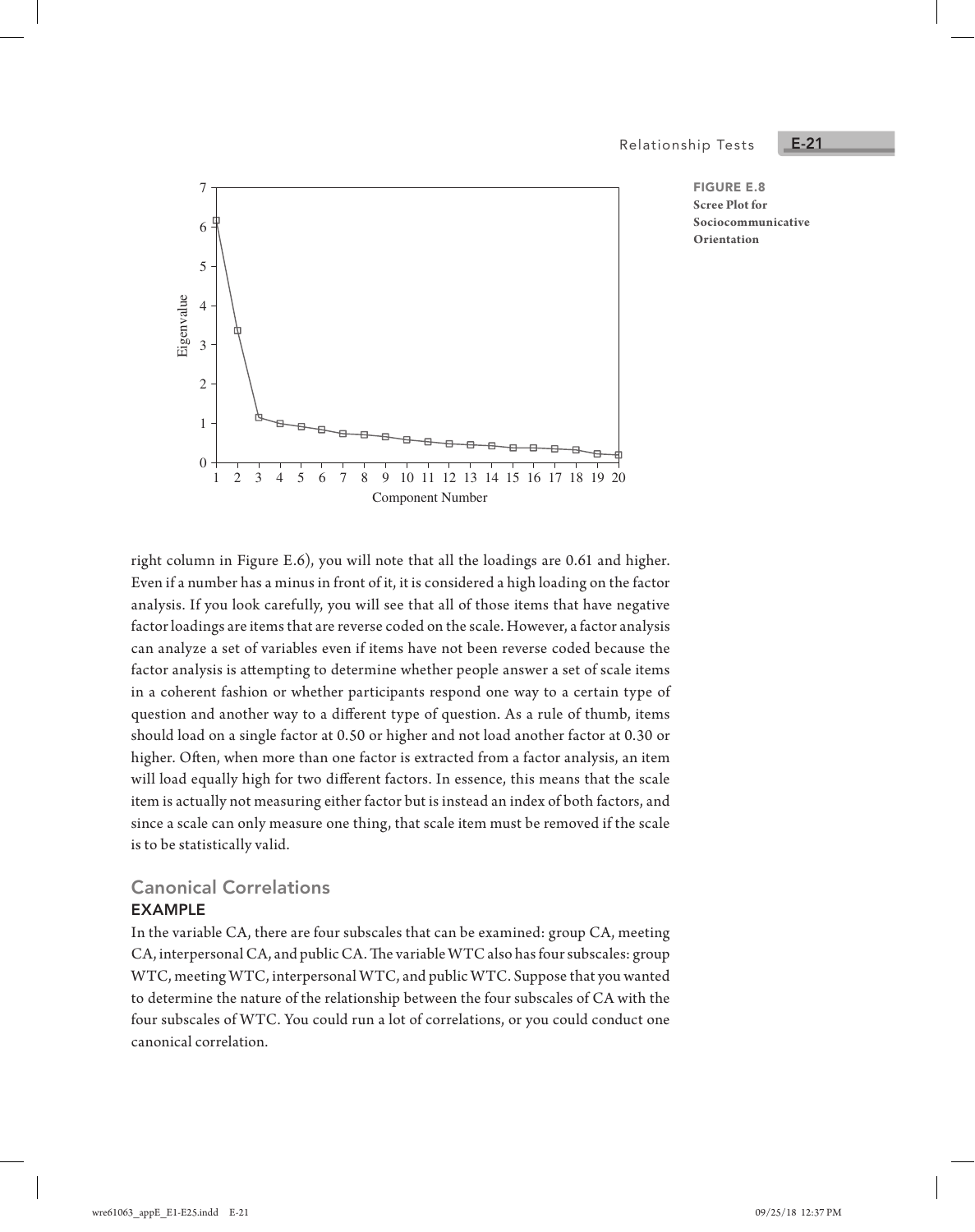#### EXPLANATION

A **canonical correlation** is a statistical tool that allows a researcher to investigate the relationships among two or more variable sets. In our example, we have two different variable sets: CA (group, meeting, interpersonal, and public) and WTC (group, meeting, interpersonal, and public). Variables in a canonical correlation must be either interval or ratio level variables. All of the variables used in our example here are interval variables, so the canonical correlation is a good statistical tool to determine the interrelationships among the variables. Ultimately, a canonical analysis is the best test to use when examining statistical relationships between multiple interval/ratio independent variables and multiple interval/ratio dependent variables.

#### APA WRITE-UP

Let's see how the APA write-up of a canonical correlation would appear in a journal:

The goal of this research question was to examine the relationships among the four CA subscales (group, meeting, interpersonal, and public) and the four WTC subscales (group, meeting, interpersonal, and public). A canonical correlation was calculated using the four CA subscales as the predictors of the four WTC subscales. Using Wilks's Λ, the overall model was significant—Wilks's Λ = 0.68, *F*(16, 889.66) = 7.54, *p* < 0.001—which indicates that the two variable sets are significantly associated by the canonical correlation. However, only the first two canonical correlations were found to be significant in this study: canonical correlation 1, Wilks's Λ = 0.68, *F*(16, 889.66) = 7.54, *p* < 0.001; and canonical correlation 2, Wilks's Λ = 0.91, *F*(9, 710.80) = 3.10, *p* = 0.001. Canonical correlations 3 and 4 were not significant: canonical correlation 3, Wilks's Λ = 0.99, *F*(4, 586) = 0.94, *p* = 0.44; and canonical correlation 4, Wilks's Λ = 0.99, *F*(1, 294) = 0.07, *p* = 0.80. The first variate accounted for approximately 26%of the variance in the dependent variable (canonical correlation  $[r_c] = 0.51$ ), and the second variate accounted for approximately 7.84% of the variance in the dependent variable  $(r_c = 0.28)$ . The exact canonical loadings for each variable can be seen in Figure E.9.

#### **DISCUSSION**

When examining a canonical analysis, always remember what is actually being correlated. In this example, we are examining the relationships between the four CA subscales (group, meeting, interpersonal, and public) and the four WTC subscales (group, meeting, interpersonal, and public).

The first statistic reported in the APA write-up is the significance test for the whole model. Because our independent variable (CA) had four variables (group, meeting,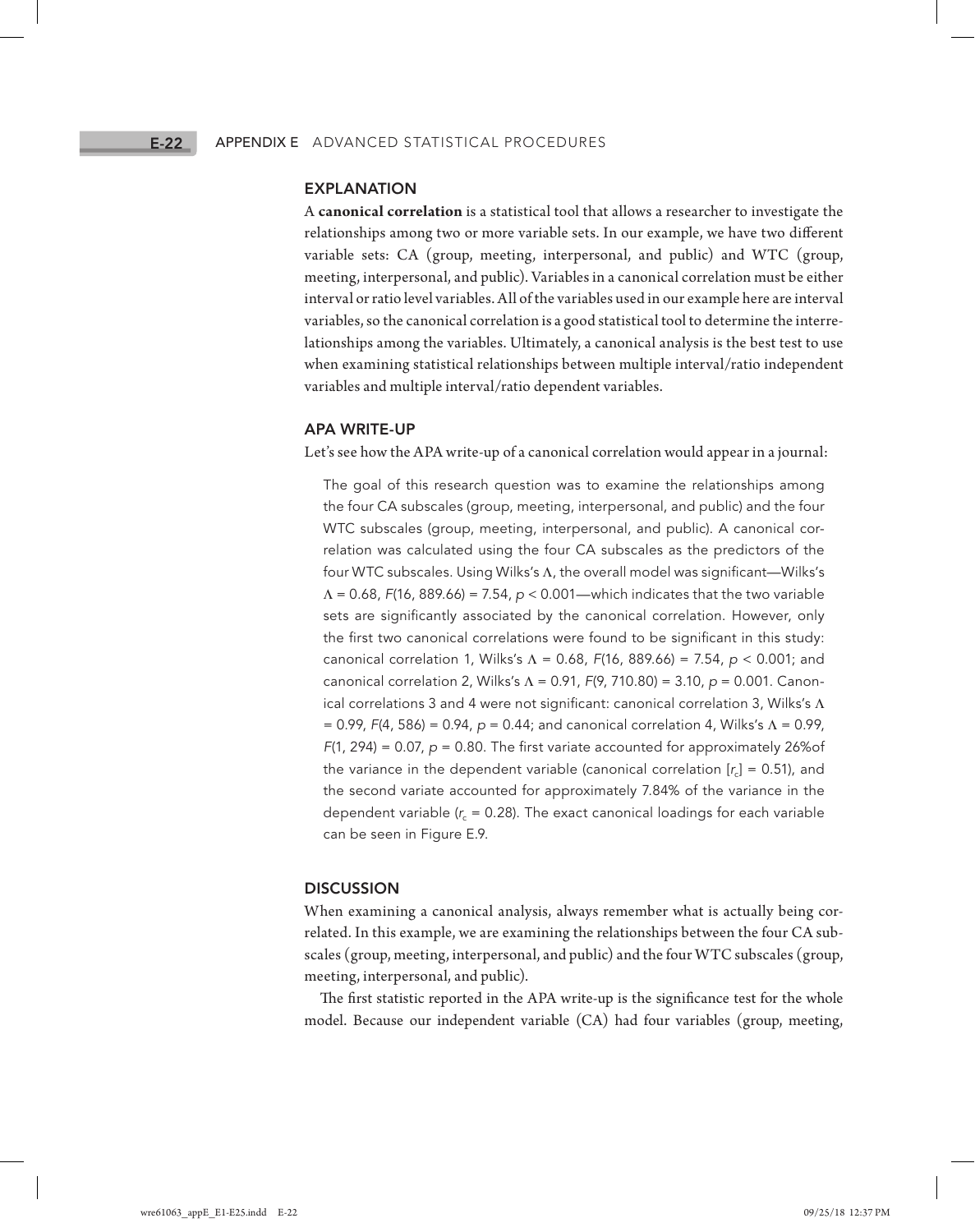#### Relationship Tests

| <b>Variable</b>                          | <b>Variate One</b> | <b>Variate Two</b> | <b>FIGURE E.9</b>                    |  |
|------------------------------------------|--------------------|--------------------|--------------------------------------|--|
| Group Communication Apprehension         | $-.81$             | .16                | <b>Canonical Variate</b><br>Loadings |  |
| Meeting Communication Apprehension       | $-.94$             | $-.13$             |                                      |  |
| Interpersonal Communication Apprehension | $-.88$             | .41                |                                      |  |
| Public Communication Apprehension        | $-.74$             | $-.46$             |                                      |  |
| Group Willingness to Communicate         | .81                | $-.41$             |                                      |  |
| Meeting Willingness to Communicate       | .89                | $-.17$             |                                      |  |
| Interpersonal Willingness to Communicate | .61                | $-.67$             |                                      |  |
| Public Willingness to Communicate        | .94                | .08                |                                      |  |

interpersonal, and public), we ended up with four canonical correlations to be calculated. The results indicated that only the first two canonical correlations were significant. This does not mean that only the relationships between group CA and meeting CA are significant. Instead, in a canonical correlation, the model allows the possibility that each independent variable may function uniquely and thus need its own variate. To understand what the two significant canonical correlations mean, you must look at how all the variables (both independent and dependent) load on the significant canonical variates (see Figure E.9). We interpret each significant canonical variate separately in a fashion similar to interpreting a factor analysis. The stronger a variable loads on an individual variate (the closer that variable is to 1), then the more commonality that variable has with that specific variate. When looking at Figure E.9, you will see that the CA variables load negatively on the first variate, but that the WTC variables load positively on the first variate. This should be expected since CA and WTC are negatively related constructs. However, the story does not end there. When you look at the second variate, a new story is developing. The cutoff point for meaningfulness of a loaded variable on a variate is 0.30 (Tabachnick & Fidell, 2001), so in our example in Figure E.9, group CA, meeting CA, meeting WTC, and public WTC did not load on the second variate at all. Most of the variables loaded moderately on the variate (interpersonal CA, public CA, and group WTC). Interpersonal WTC is actually loaded negatively higher on the second variate than on the first variate. It should also be noted that interpersonal CA loads positively on the second variate.

So what does all of this mean about the relationship between the CA subscale variables and the WTC subscale variables? A lot. First, we learn that CA and WTC are clearly negatively related. However, the exact nature of that relationship depends on the subscales themselves because the subscales do not simply relate negatively. The second variate indicates that although interpersonal WTC, public CA, and group WTC may be low, it is still possible for someone to have a higher level of interpersonal CA. In other words, there are some people who do not exhibit high levels of public speaking CA, but who may still experience high levels of interpersonal CA.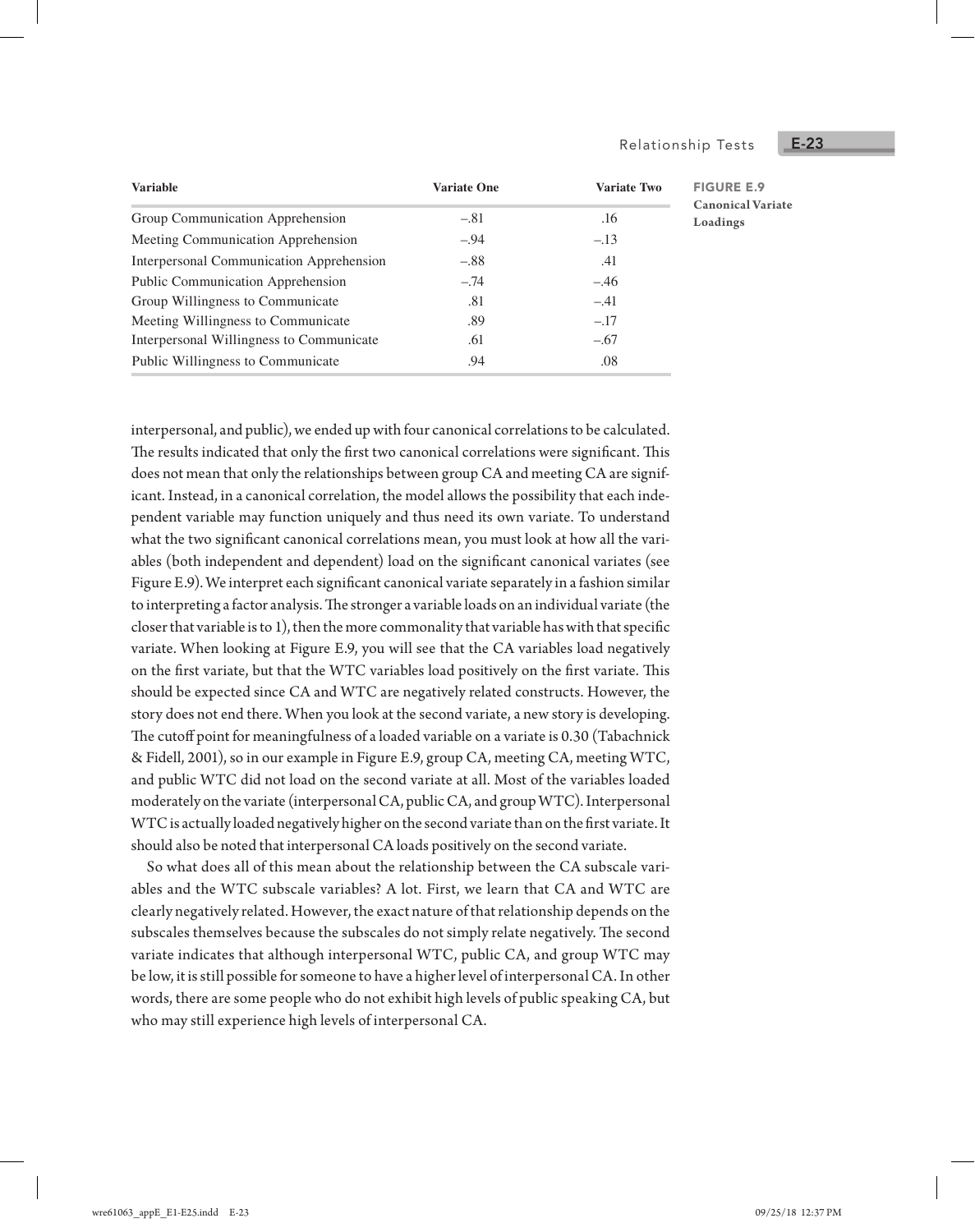#### E-24

# **CONCLUSION**

In this appendix we have introduced you to a variety of advanced statistical techniques, shown you how their results may appear in a research article, and discussed seven research questions (that could be answered using the dataset on the textbook's website) and one hypothetical research question. We have looked at four difference tests (factorial

ANOVA, ANCOVA, MANOVA, and repeated-measures ANOVA) and four relationship tests (path analysis, structural equation modeling, factor analysis, and canonical correlation). This appendix concludes our investigation of actual statistical techniques that communication researchers use to answer social scientific research questions.

# GLOSSARY

- **Analysis of Covariance (ANCOVA):** Statistical test that allows a researcher to determine whether a difference lies between groups on a dependent variable after the dependent variable has been mathematically adjusted for differences associated with one or more covariates.
- **Canonical Correlation:** A statistical tool that allows a researcher to investigate the relationships among two or more variable sets.
- **Covariate:** A possible predictive or explanatory variable that is observed rather than manipulated but that can have an effect on the dependent variable.
- **Endogenous Variables:** Variables in a path analysis or structural equation model that are explained by one or more of the other variables in the model.
- **Exogenous Variables:** Variables in a path analysis or structural equation model that are taken as given, measured variables.
- **Factor Analysis:** A statistical device that enables researchers to determine whether the responses on a set of scale items actually measure a single construct or multiple constructs.
- **Factorial ANOVA:** Statistical test in which a researcher has multiple nominal independent variables and one interval/ration dependent variable.
- **Interaction Effect:** Statistical difference test in a factorial ANOVA where differences on a dependent variable are examined by analyzing the combinations of the independent variables.
- **Law of Parsimony:** Scientists should look for the simplest assumption in the formulation of a theory and the simplest test to interpret data.
- **Main Effects:** Statistical difference test in a factorial ANOVA where differences on a dependent variable are examined for each independent variable separately.
- **Multivariate Analysis of Variance (MANOVA):** Difference test that can utilize one or more nominal, independent variables and two or more related interval/ratio dependent variables.
- **Multivariate Test:** Statistical test with two or more related dependent variables.